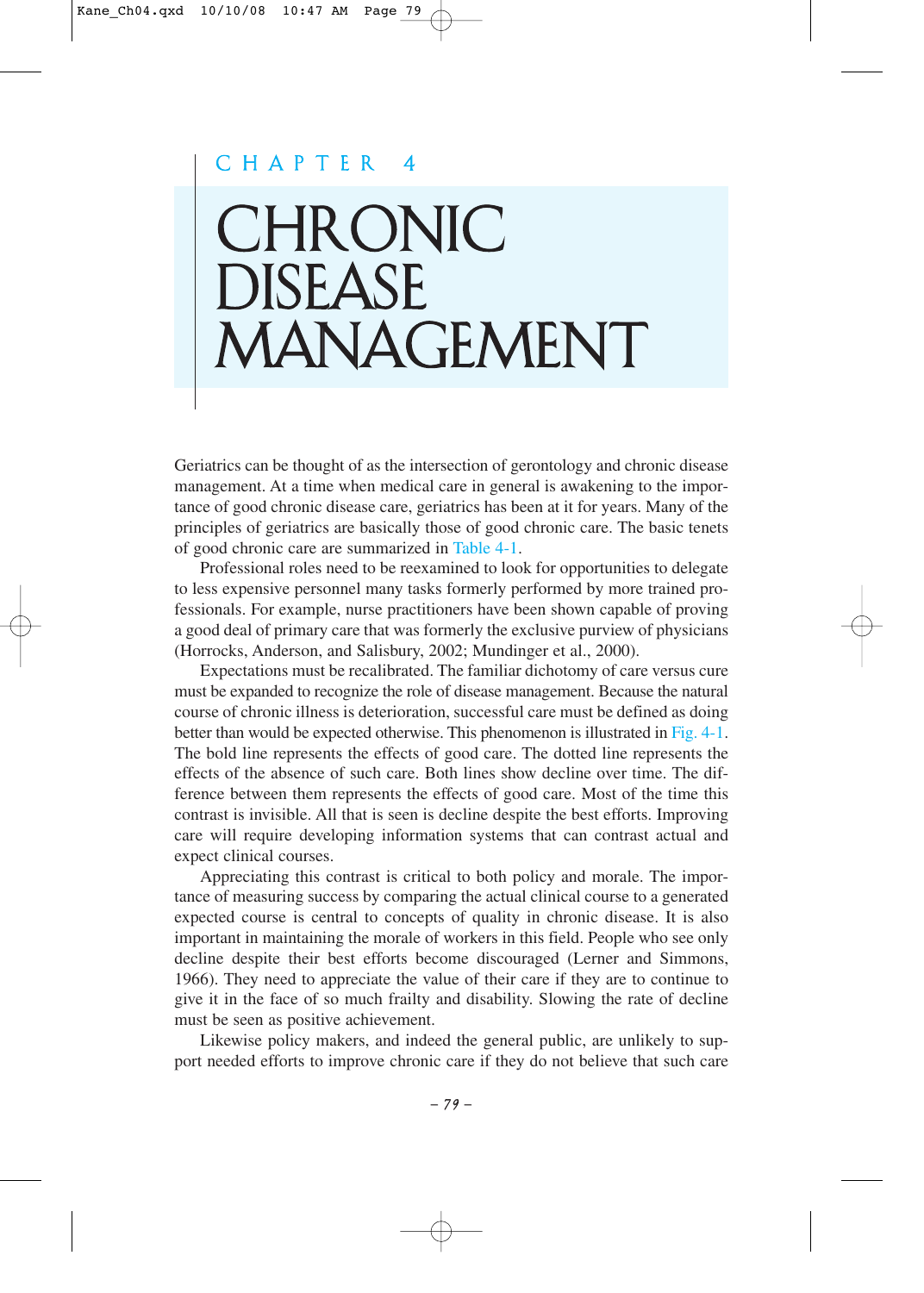- 80 - PART I THE AGING PATIENT AND GERIATRIC ASSESSMENT

# Table 4-1 CHRONIC CARE TENETS

| Aggressive primary care                                                  |
|--------------------------------------------------------------------------|
| Proactive monitoring                                                     |
| Early intervention to avoid catastrophes                                 |
| Patient-centeredness, meaningful patient involvement in the care process |
| Use of information technology                                            |
| Teamwork, delegation                                                     |
| Use of time                                                              |
| Assessing benefit in terms of slowing decline.                           |
|                                                                          |

can make a difference. They must be educated to appreciate these differences and they must be given the information to demonstrate these differences.

Chronic care requires better data systems. Information technology is probably the most important technological breakthrough for chronic care. Structured protocols, based on strong empirical data, become the basis for planning, monitoring, and



 $-$  FIGURE 4-1  $-$  A conceptual model of the difference between expected and actual care. The heavier line represents what is usually observed in clinical chronic care. Despite good care, the patient's course deteriorates. The true benefit, represented by the area between the dark line and the dotted line, is invisible unless some means is found to display the expected course in the absence of good care. Such data could be developed on the basis of clinical prognosis or it could be derived from accumulated data once such a system is in place.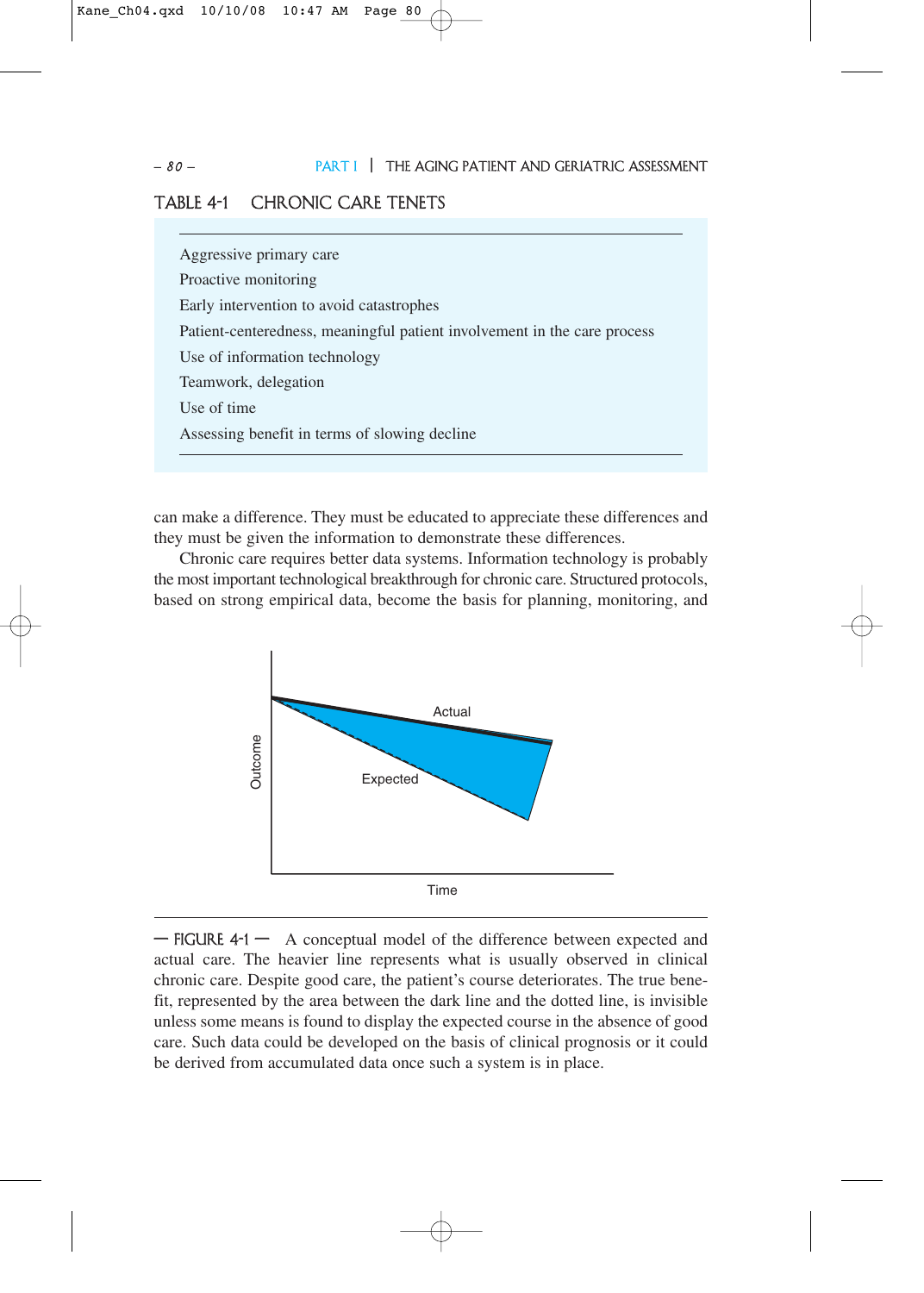#### chapter 4 - CHRONIC DISEASE MANAGEMENT – *8 1* –

implementing care. These protocols need not always be clinical guidelines, which should be based on strong scientific evidence.

Structuring data helps to focus the clinician's attention on what is most relevant. The goal of a good information system should be to present clinicians with pertinent information at the right time in the form that will capture their attention. Identifying what is salient at the moment is critical, especially in view of the brief contact times allowed. Too much information can be as dysfunctional as too little, because the pertinent facts get lost in a sea of data.

Elderly patients are in danger of being dismissed as hopeless or not worth the effort on the basis of their age. Physicians faced with the question of how much time and resources to spend in searching for a diagnosis will want to consider the probability of benefit for the investment. In some cases, older patients are better investments than younger ones. This apparent paradox occurs in the case of some preventive strategies when the high risk of susceptibility and the discounted benefits of future health favor older persons. But it also arises in situations where small increments of change can yield dramatic differences.

Perhaps the most striking example of the latter is found in the case of nursing home patients. Ironically, very modest changes in their routine, such as introducing a pet, giving them a plant to tend, or increasing their sense of control over their environment, can produce dramatic improvements in mood and morale.

At the same time, the risk-benefit ratio is different with older patients. Treatments that might be easily tolerated in younger patients may pose a much greater risk of producing harmful effects in older patients. As shown in Fig. 4-2,



 $-$  FIGURE 4-2  $-$  Narrowing of the therapeutic window.

This diagram portrays in a conceptual manner how the space between a therapeutic dose and a toxic dose narrows with age.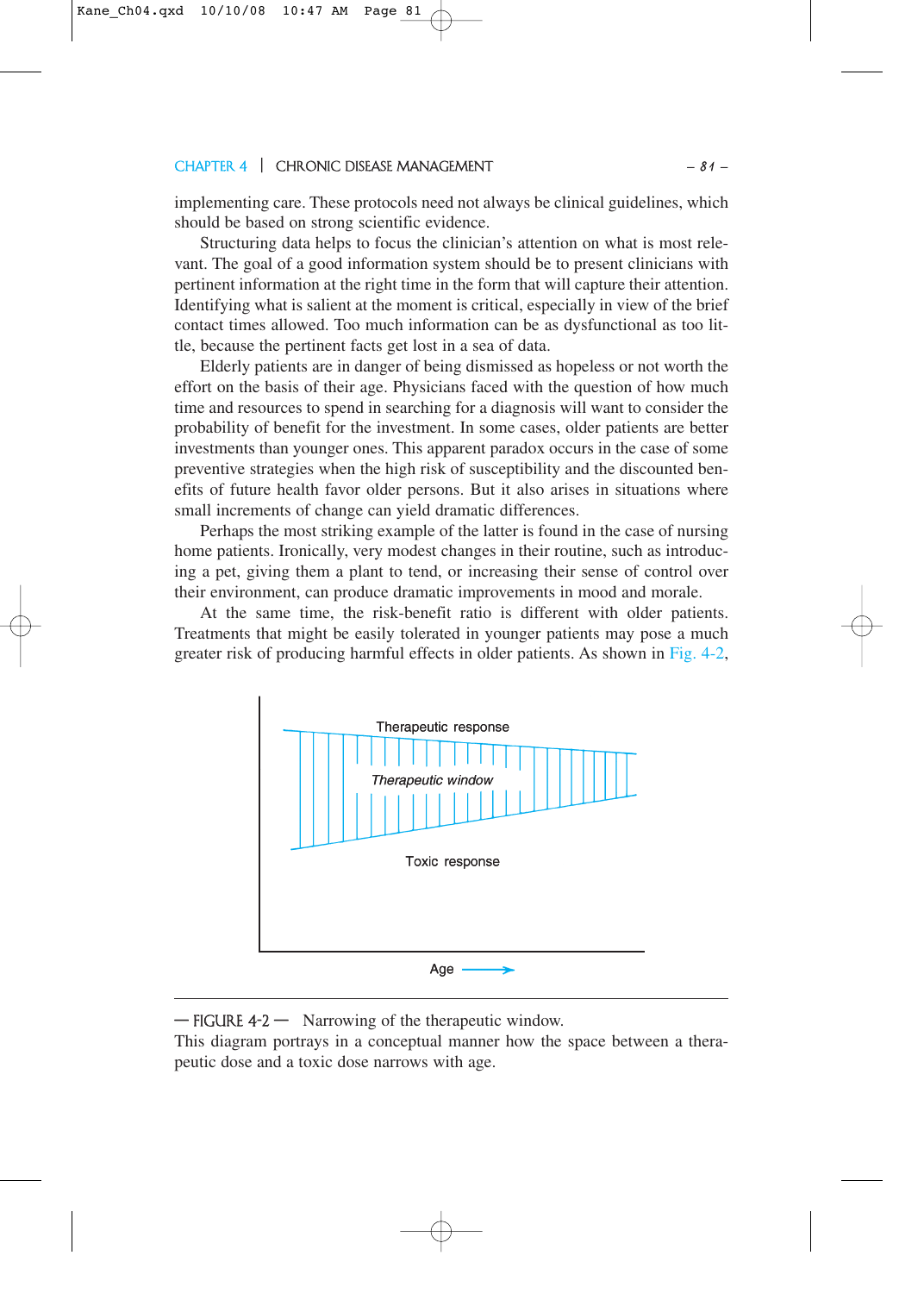#### - 82 - PART I THE AGING PATIENT AND GERIATRIC ASSESSMENT

the therapeutic window that separates benefit from harm is narrower. In effect, the dosage that will produce a positive effect more closely approaches one that can lead to a toxic effect. As noted earlier, one of the hallmarks of aging is a loss of responsiveness to stress. In this context, treatment may be viewed as a stress.

Those who treat older patients must also consider the theory of competitive risks. Because older persons often suffer from multiple problems, treating one problem may provide an opportunity for more adverse effects from another. In essence, eliminating one cause of death increases the likelihood of death from other causes.

A useful tool for creating a more proactive and focused attitude among those who care for older persons is the flowchart. Focusing on a few clinical parameters that are both significant and most likely to be affected by treatment helps the clinicians focus their attention and recognize changes early. Because the changes are likely to be subtle, it is often helpful to establish treatment goals with time frames for achieving them. Both the health-care team and the patient can then agree on expectations and follow progress toward the goal.

The goals should be achievable. Small successes are very important and reinforcing. Thus the units of measurement should be capable of detecting small but meaningful changes. In many instances, small gains can, in fact, make an enormous difference. The stroke patient, for example, who regains the use of hand muscles has a greatly improved ability to function. Being able to change position in bed may mean the difference between getting pressure sores and not. Regaining a method of communication, whether by speech or some other means, can restore social contact.

By introducing gradual, small steps, a functional task may appear more achievable. We have all had some experience in getting a bedridden patient to resume a more active role. For an older person who has been on bed rest for a long period, this task requires overcoming both physiological and psychological problems. Small steps will often ease the transition and provide an opportunity to monitor the effects at each stage to minimize risk.

# SPECIFIC AREAS OF GERIATRIC DISEASE MANAGEMENT

# ■ Cancer Care

Cancer is a frequent event in older persons. Its diagnosis and treatment poses special challenges. Physicians may become less enthusiastic about screening from cancer in elderly patients because they anticipate that these patients already have limited life expectancy and hence are unlikely to benefit from aggressive detection and treatment. These attitudes need careful reconsideration. Some cancers, like breast cancer, may indeed have a more indolent course in elderly patients. Some elderly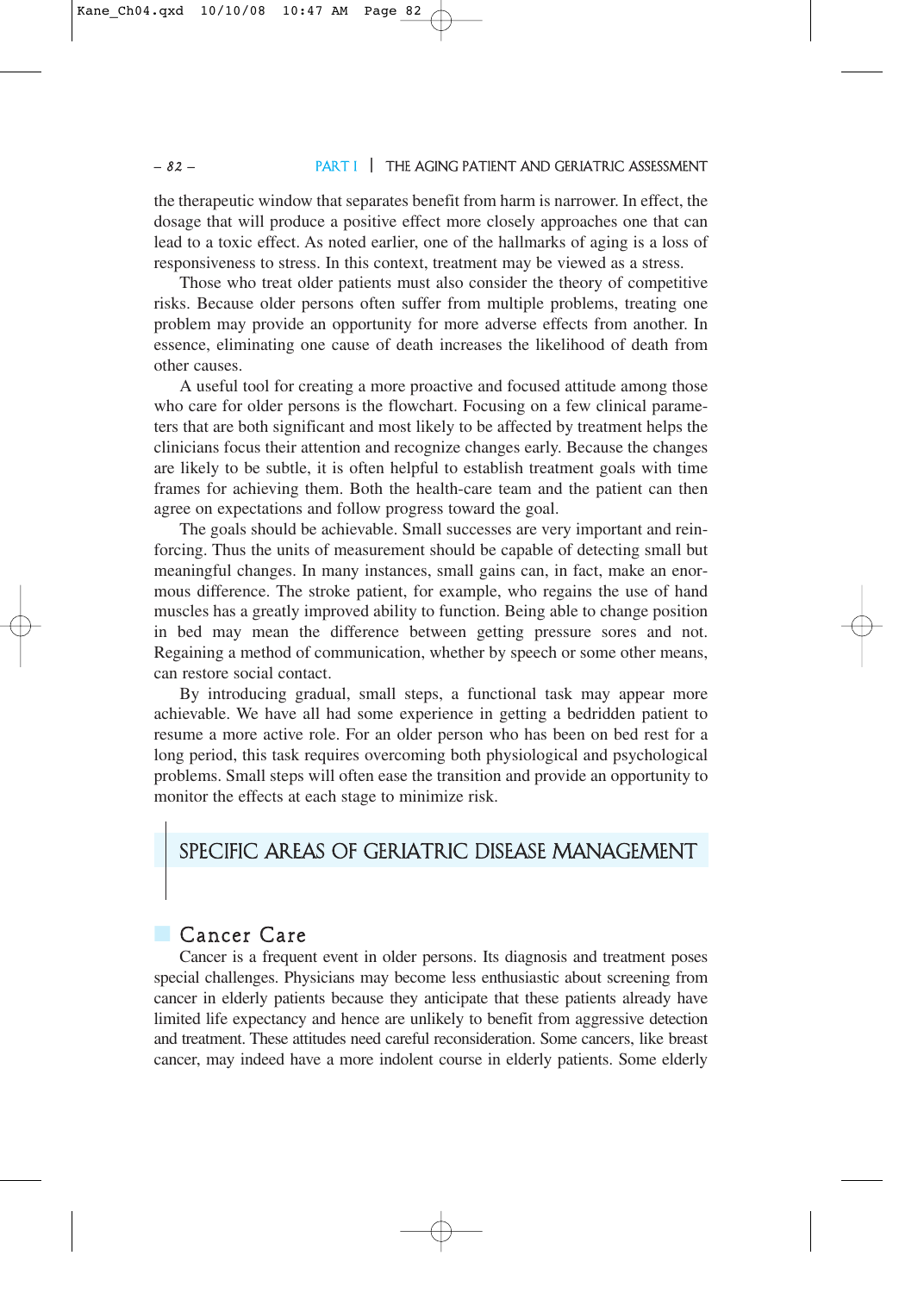#### CHAPTER 4 CHRONIC DISEASE MANAGEMENT – 83

patients may not be able to stand the stress imposed by aggressive cancer treatment; the therapeutic window concept discussed earlier in this chapter applies strongly here.

Nonetheless, cancer represents a substantial risk for older patients and should be approached carefully and deliberately. Figure 4-3 shows that many cancers have their peak incidence in old age. As seen in Fig. 4-4, older people do not survive long with cancer. Indeed, cancer is an important cause of death; about 50% of persons 85+ (75% of 75-84, 90% of 65-74) survive 5 years if they don't die from cancer. For older people, the effects of cancer on death are seen in the first 30 months. Age matters; cancer effects are greater for the oldest patients. Some cancers are more important in older people than is commonly believed. For example, cervical cancer is deadly in older people. Breast cancer affects the age group 85+ harder than those younger. Leukemia hits the elderly hardest. Therefore, physicians should consider active treatment option in older patients and weigh the risk-benefit ratio carefully and individually.

Older cancer patients deserve special consideration. Table 4-2 outlines some specific issues related to age in connection with treating selected cancers. Overall, cancer treatment in older patients requires individualized consideration based on risk–benefit analysis and a careful consideration of the older person's preferences (Downey, Livingston, and Stopeck, 2007).



— FIGURE 4-3 — Age-specific incidence of selected cancers.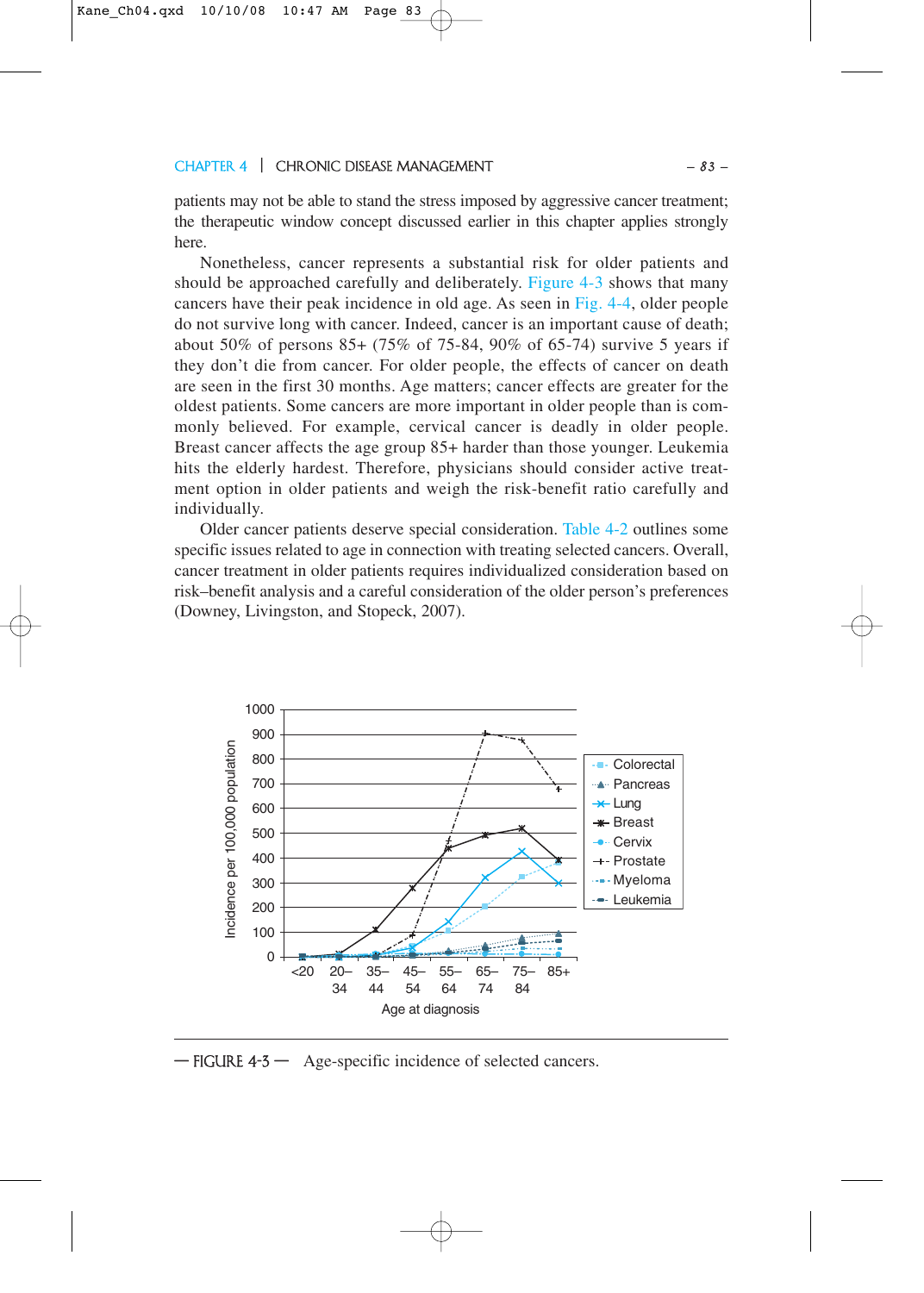

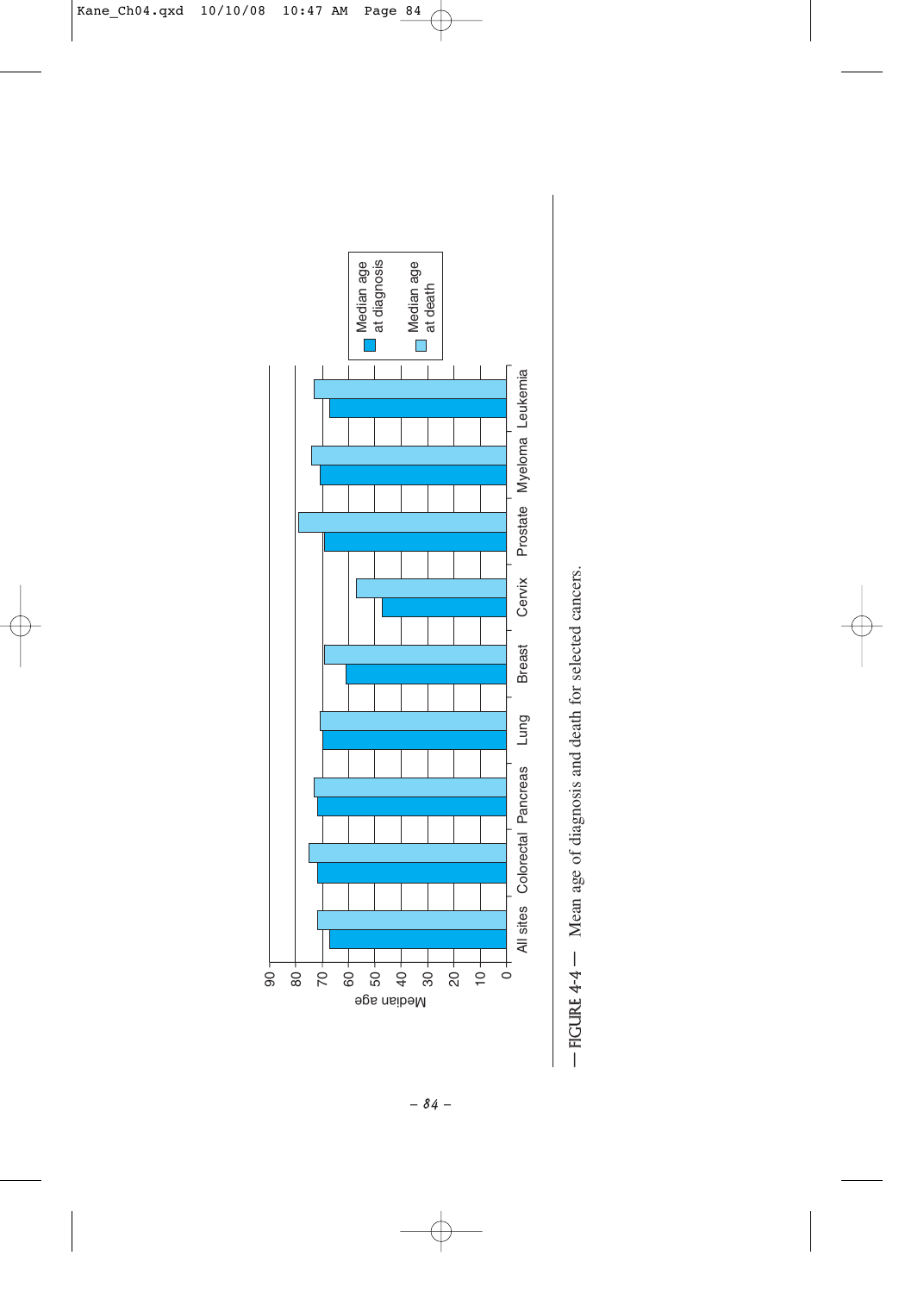| <b>DISEASE</b>                          | <b>AGE-RELATED CHANGES</b>                                                                                                                                                                                                                                                                                                                                                                                                 | UNRESOLVED ISSUES                                                                                                                                                                                                          |
|-----------------------------------------|----------------------------------------------------------------------------------------------------------------------------------------------------------------------------------------------------------------------------------------------------------------------------------------------------------------------------------------------------------------------------------------------------------------------------|----------------------------------------------------------------------------------------------------------------------------------------------------------------------------------------------------------------------------|
| <b>AML</b>                              | · Decreased sensitivity tochemotherapy secondary to<br>· Unfavorable cytogenetic profiles<br>increased prevalence of MDR1                                                                                                                                                                                                                                                                                                  | • Role of low-dose cytarabine<br>· Reversal of MDR1<br>· Supportive care                                                                                                                                                   |
| Non-Hodgkin<br>lymphoma,<br>large cells | secondary to increased circulating levels of interleukin-6<br>· Decreased duration of complete response, possibly                                                                                                                                                                                                                                                                                                          | • Use of chemotherapy in<br>• Alternative regimens<br>· Biological treatment<br>higher doses                                                                                                                               |
| Breast cancer                           | and immunologic milieu that is unfavorable to tumor(s)<br>rich, slowly proliferating tumor(s) and to a hormonal<br>prevalence of a well-differentiated hormone-receptor<br>• More indolent course, secondary to higher                                                                                                                                                                                                     | · Value of radiotherapy after lumpectomy<br>doxorubicin in lieu of doxorubicin<br>• Value of adjuvant chemotherapy<br>· Value of lymph node dissection<br>• Use of epirubicin or liposomal<br>· Primary hormonal treatment |
| Colorectal cancer                       | • Decreased tolerance of fluorinated pyrimidines                                                                                                                                                                                                                                                                                                                                                                           | • Alternative forms of adjuvant therapy                                                                                                                                                                                    |
| (non-small cell)<br>Lung cancer         | • Reduced tolerance of combined-modality<br>treatment in stage III                                                                                                                                                                                                                                                                                                                                                         | · Alternative approaches                                                                                                                                                                                                   |
| Ovarian cancer                          | • Decreased response to cytotoxic chemotherapy                                                                                                                                                                                                                                                                                                                                                                             | • Alternative forms of treatment                                                                                                                                                                                           |
|                                         | Reproduced with permission from the NCCN v.2.2007 Senior Adult Oncology Guideline Clinical Practice Guidelines in Oncology. Copyright ©<br>National Comprehensive Cancer Network, 2007. Available at http://www.nccn.org. Accessed November 7, 2007. To view the most recent and<br>AML, acute myelogenous leukemia; MDR1, multiple drug resistance gene.<br>complete version of the guideline, go to http://www.nccn.org. |                                                                                                                                                                                                                            |

TABLE 4-2 CANCER TREATMENT ISSUES RELATED TO AGE Table 4-2 CANCER TREATMENT ISSUES RELATED TO AGE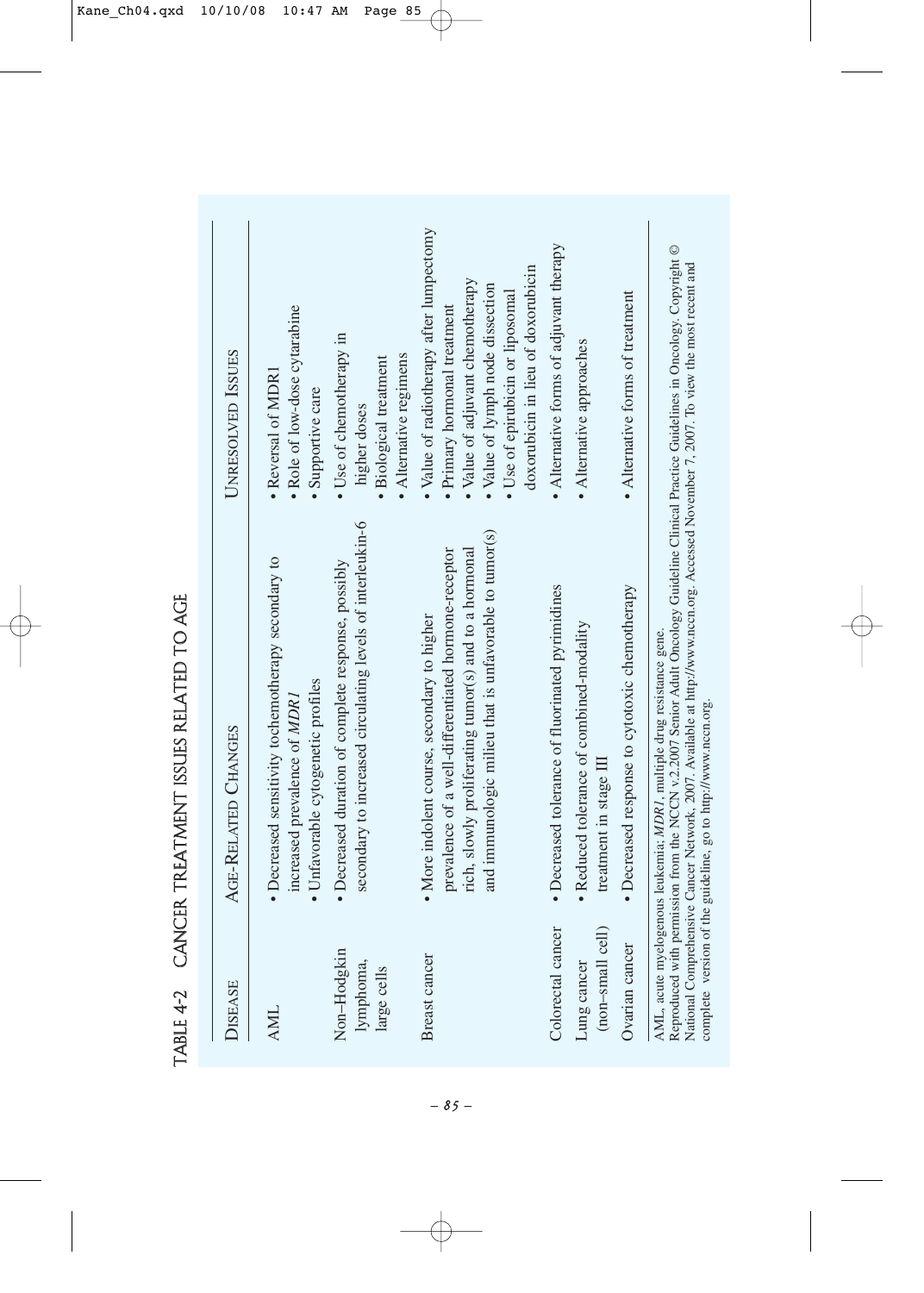# ■ End-of-Life Care

The physician's concern with the patient's functioning continues throughout the course of the chronic disease. Elderly patients will die. In many cases, death is not a reflection of medical failure. The approach to the dying patient will often raise difficult dilemmas. No simple answers suffice. Perhaps the best advice is not to take on the whole burden. Too often the dying patient is treated as an object. Ignored and isolated, the patient may be discussed in the third person.

Physicians must come to terms with death if they are to treat elderly patients. Often the patients are more comfortable with the subject than are their physicians. Fleeing from the dying patient is inexcusable. Dying patients need their doctors. At a very basic level, everything should be done to keep the patient as comfortable as possible. One simple step is to identify the pattern of discomforting symptoms and arrange the dosage schedule of palliatives to prevent rather than respond to the symptoms.

Patients need an opportunity to talk about their death. Not everyone will take advantage of that chance, but a surprising number will respond to a genuine offer made without time pressure. Such discussions are not conducted on the run. Often several invitations accompanied by appropriate behavior (eg, sitting down at the bedside) are necessary.

Some physicians are unable to confront this aspect of practice. For them, the challenge is to recognize their own behavior and get appropriate help. Such help is available at various levels: help for the physician and for the patient. Groups and therapy are readily available to assist doctors to deal with their feelings. Patients of doctors who fear death need the help of other caregivers. Often other professionals (nurses, social workers) who are working with these patients already can play the lead role in helping them work through their feelings. But the active intervention of another caregiver is not justification to ignore the patient.

The rise of the hospice movement has created a growing cadre of persons and settings to help with the dying patient. The lessons coming from this experience suggest that much can be done to facilitate this stage of life, although the formal studies done to evaluate hospice care do not show dramatic benefits.

Patients should be encouraged to be as active as possible and as interactive as they wish. Even more than in other aspects of care, the unique condition of the dying patient necessitates that the physician be prepared to listen carefully to the patient and to share in decision making about how and when to do things.

Medical care has evolved in such a way that special exemptions are made for the period at the end of life. Hospice care was created to reverse the overuse of technology and denial of dying (see Chap. 15). It can be viewed as both a success and a failure. On the one hand, it is still probably used too little and too late, only after more drastic measures have been tried. At the same time, it has led to serious reconsideration of how medicine handles the process of dying. It has spawned the concept of palliative care, an idea that many aspects of support and comfort can be applied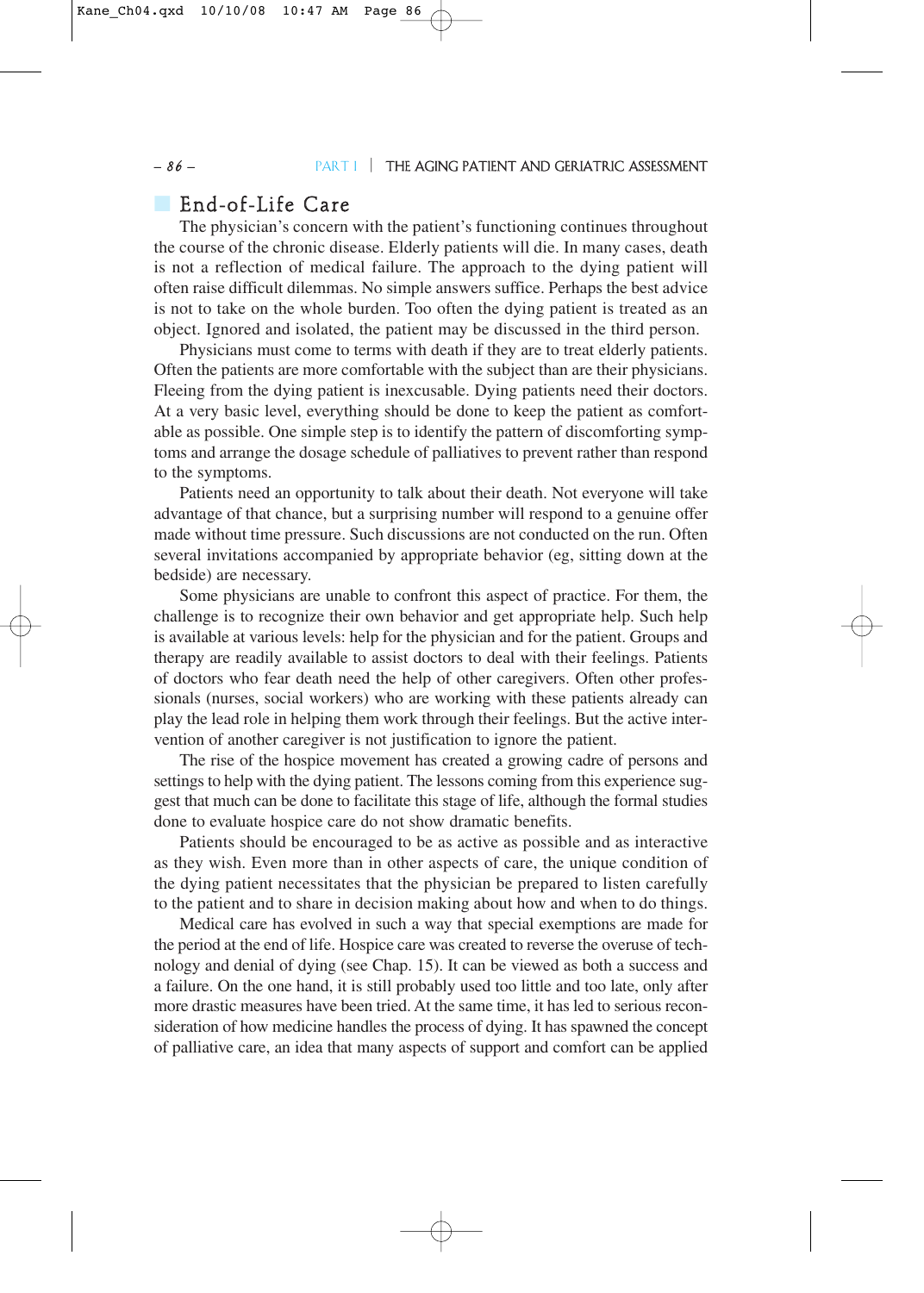#### chapter 4 - CHRONIC DISEASE MANAGEMENT – *8 7* –

coincident with active treatment (Morrison, 2004). It has forced a reassessment of how pain is managed, with more attention to proactive treatment in adequate doses.

# SPECIAL ISSUES IN CHRONIC DISEASE MANAGEMENT

# ■ Clinical Glide Paths

Providing effective chronic care relies on a longitudinally oriented information system that is sensitive to change. Each clinical encounter with a chronically ill patient is essentially a part of a continuing episode of care; it has a history and a future. Caring for a chronically ill patient, especially one with multiple problems, demands an enormous feat of memory as the patient's list of problems is unearthed and the history, treatments, and expectations associated with each are reviewed. Clinicians caring for such patients (often under enormous time pressures) may find themselves either overwhelmed with large volumes of data from which they must quickly extract the most salient facts or, alternatively, relying on inadequate data from which to reconstruct the patient's clinical course. Moreover, because patients live with their disease 24 hours a day, 7 days a week, they are best positioned to make regular observations about its progress. Such patient-constructive involvement responds to another principle of chronic care. These goals can be achieved using a simple information system that can focus the clinician's attention on salient parameters.

One approach to organizing clinical information and actively involving patients in their own care is the clinical glide path. The underlying concept is based on landing an airplane. Basically, the goal is to keep the patient within the expected trajectory to avoid the need for dramatic midcourse corrections. An expected clinical course (with provision for confidence intervals) is created. Ideally this clinical trajectory would be derived from a large statistical database that shows how similar patients have done previously. However, in the absence of such a database, the expected clinical path can be based on the clinician's experience and intuition. A separate glide path is used for each chronic problem. For each condition, the clinician selects one (or at the most two) clinical parameters to track. Ideally these should reflect how the problem manifests in that patient. The parameter can be a sign or a symptom, or even a laboratory value. The data on this parameter are collected regularly, several times a week or even daily. In most cases, the patients can provide the information, having been taught to make careful, consistent observations. These are recorded on the equivalent of flow sheets, which can be entered into a computer program that produces a graphic display. The key to this monitoring is the early warning. Observations falling outside the confidence intervals prompt strong exception messages. Any pattern of deviation is the cue for action and early intervention to assess the patient's condition and to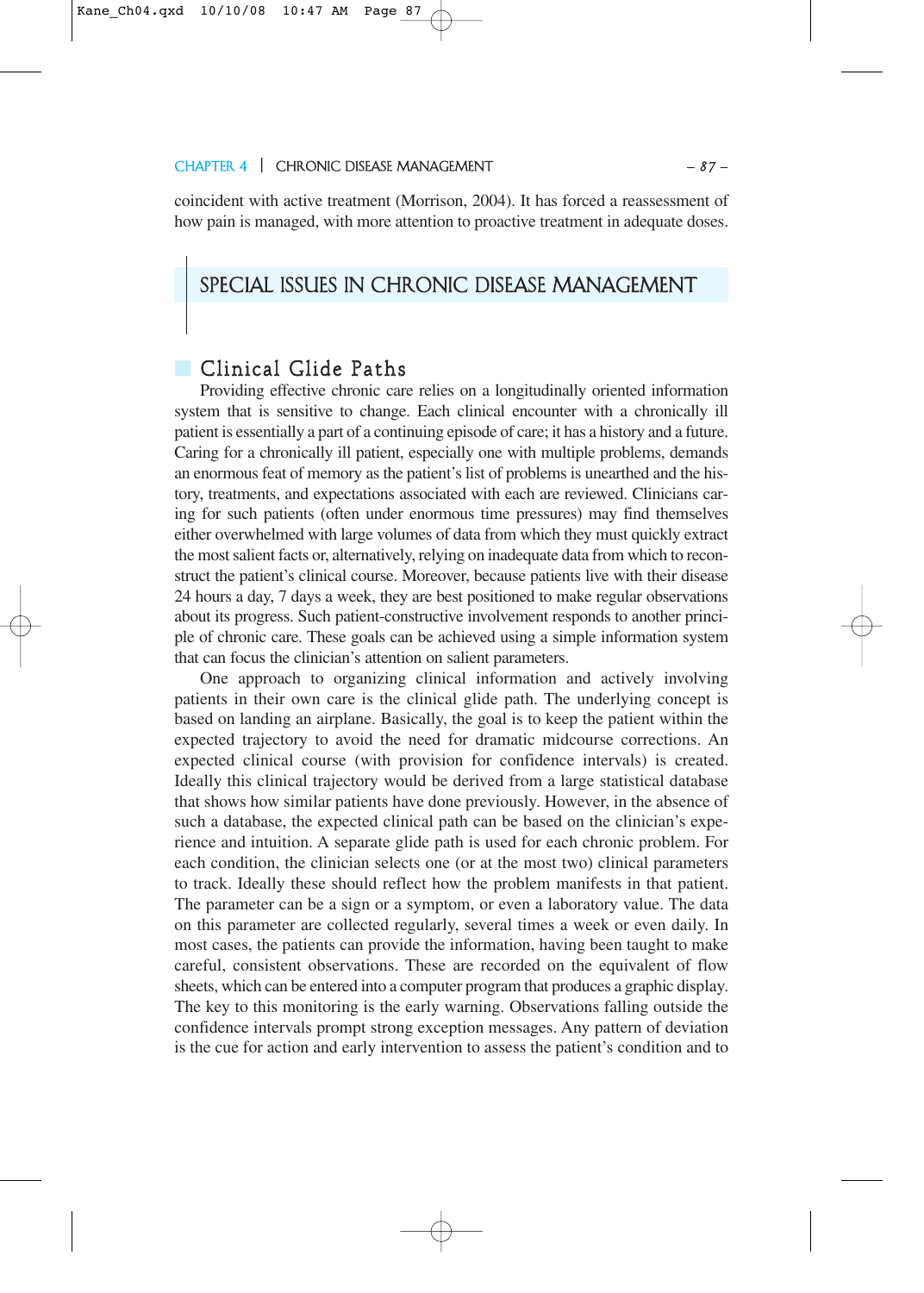#### - 88 – PART I THE AGING PATIENT AND GERIATRIC ASSESSMENT

take appropriate action. These cases should be seen quickly and with enough time to evaluate the reasons for the changes in status. Figure 4-5 shows a hypothetical example of such a clinical glide path. The patient's progress (marked with diamonds) is within the confidence interval (which indicates a path of gradual



 $-$  FIGURE 4-5  $-$  Clinical glide path models. In this model (A), the expected course (solid line) calls for gradual decline. The confidence intervals are shown as dotted lines. Actual measures that are within or better than the glide path are shown as o. When the patient's course is worse than expected, the o changes to an x. The design shown uses confidence intervals with upper and lower bounds, but actually only the lower bound is pertinent. Any performance above the upper confidence interval boundary is very acceptable. The design of the glide path can also take another form, (B). It may be preferable to think in terms of reaching a threshold level within a given time window (eg, in recuperating from an illness) and then maintaining that level.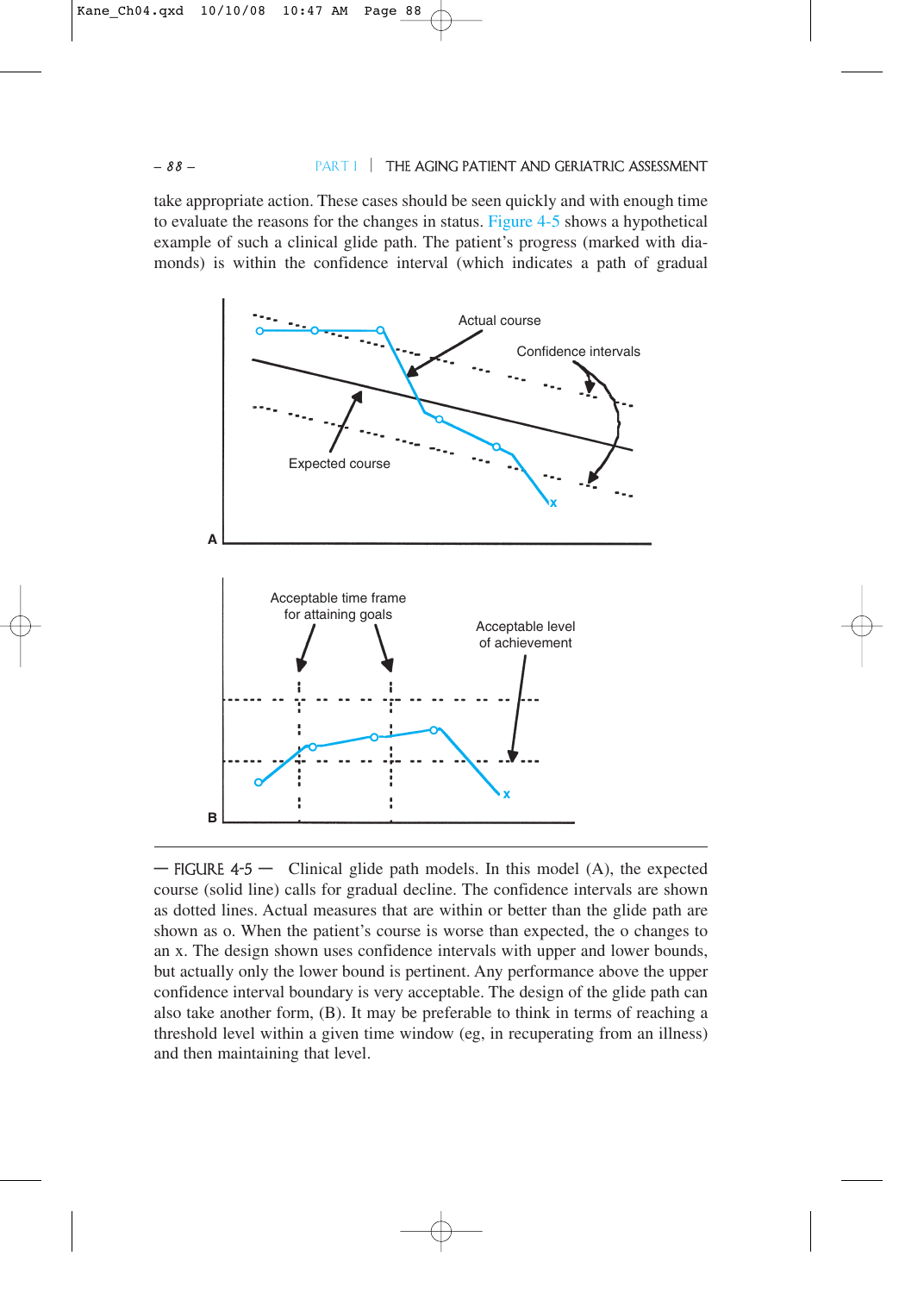#### CHAPTER 4 CHRONIC DISEASE MANAGEMENT – 89 –

decline) until the last observation (noted with a star), which falls outside the confidence interval and hence should trigger a warning.

Patients (or their caregivers) can be trained to make systematic observations about salient clinical parameters and to report meaningful changes (determined by established protocols) to their clinicians. Even better, they can enter such observations into a simple computerized data system that has been programmed to notify clinicians when the patterns exceed predetermined algorithms. Routine data are not actionable, only meaningful changes.

The clinician's task is then to evaluate the meaning of such a change. The patient should be seen quickly (either by a physician or another clinician) to have the findings analyzed. The basic approach addresses three questions:

Is the data accurate? Has there been a real change? Has the patient adhered to his/her prescribed regimen? Has there been an intervening event (eg, infection, change in diet)?

If the answers to all three questions are negative, then a full assessment is warranted to determine the reason for the deviation.

The glide path approach meets several needs for chronic care. (1) It helps to focus physicians' attention on salient parameters. It provides an indication of early problems in time to make midcourse corrections. (2) It provides a means to involve patients more actively in their care. They learn about what is important and assume greater responsibility. (3) It is a basis for reapportioning time and effort to focus attention where an intervention is likely to produce a greater impact.

It is important to distinguish the clinical glide path approach from clinical pathways. The latter specify an expected course with specific milestones and dictates what care should be provided at specific junctures. This approach works well in very predictable situations such as postoperative recovery and even some instances of rehabilitation, but most of chronic care management is not as predictable. The glide path method specifies what data should be collected, not what actions should be taken. Its underlying premise holds that when clinicians can be aided in focusing their attention on a patient's salient parameters, they will be able to manage the chronic problems better.

Nursing home care has never attracted a great deal of physician enthusiasm, but this need not continue to be the case. If we can implement a new form of record keeping that provides better information to staff and demands better performance from them, we would see an improvement in morale and hence a more attractive atmosphere in which to practice.

# ■ Targeting and Tracking

Case management has received a lot of attention, although its efficacy has yet to be established. One of the problems in assessing the benefits of case management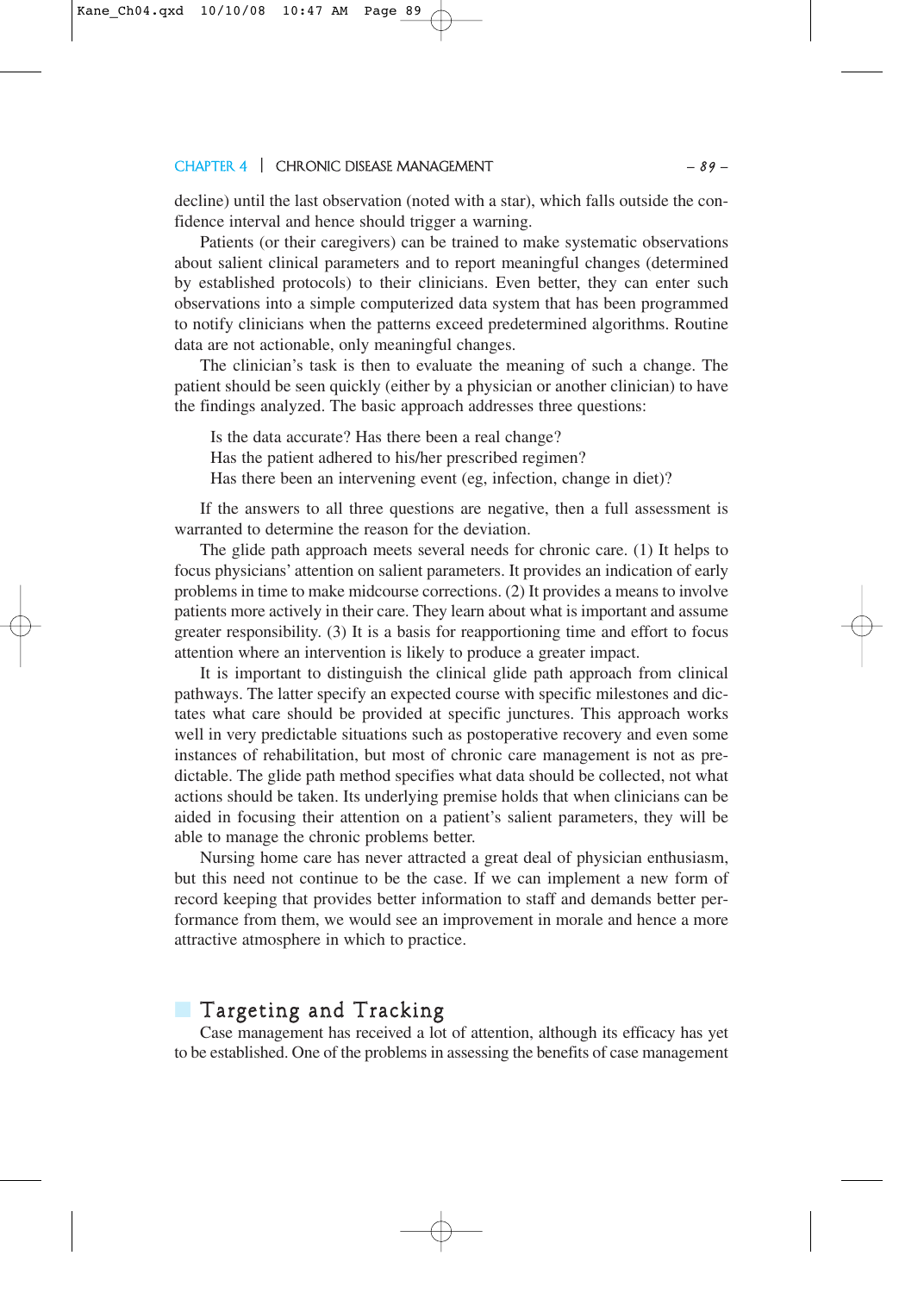has been the multiple ways the term has been used. (For a discussion of case management, see Chap. 15.)

Focusing attention on the management of specific problems has become a consistent theme in the effort to improve the management of chronic illness. Disease management is most commonly used by health plans, which use the available administrative data from encounters, drug records, and laboratory tests to identify all enrollees with a given condition. Protocols can then be applied to look for errors of both omission and commission. In some cases, potential complications can be flagged and checks built in to try to avoid untoward events such as drug interactions.

A more active approach to disease management uses case managers for patients who are determined to need special attention, either because they have a diagnosis that suggests high risk of subsequent use or their history indicates problems in controlling their disease(s). These case managers work with the patients to be sure that they understand their regimens. They encourage the patients to raise any questions early. They telephonically monitor the course of the illness using parameters like those described above. They may make home visits to ascertain how the patients are doing and to ensure that they can function effectively in their natural habitats. The positive reports from trials of this approach have encouraged many replications.

Another variation on disease management being practiced in a few managed care organizations is group care. Here patients with a given disease (sometimes a more heterogeneous cluster of patients is assembled) are brought together for periodic sessions that include health education and group support, as well as individual clinical attention. It has proven more efficient to use groups in this way. The same sessions can draw upon specialists to see problematic cases more efficiently.

Particularly in the context of managed care, there is a strong incentive to try to identify high-risk patients in order to attend to them before they develop into highcost cases. Various predictive models have been developed to identify such cases. One widely used model is the probability of repeat admissions (Pra). (See Chap. 3.)

This tool uses an eight-item questionnaire to flag older patients who are most likely to have two or more hospital admissions in the next several years (Boult et al., 1993; Pacala, Boult, and Boult, 1995). A modification of this method has been developed to use administrative databases as well. A similar approach is being developed to identify those at high risk for needing long-term care. Once these patients have been targeted, an intervention is needed to change the predicted course. The Pra model does not specify what actions should be taken; it was initially developed as a method for identifying those in need of a comprehensive geriatric examination.

Other efforts have sought to target high-risk groups. An analysis of the Medicare Current Beneficiary Survey identified a model that could identify older persons at risk of death or functional decline (Saliba et al., 2001). Another index can identify older adults who have an increased risk of death 1 year after hospitalization (Walter et al., 2001).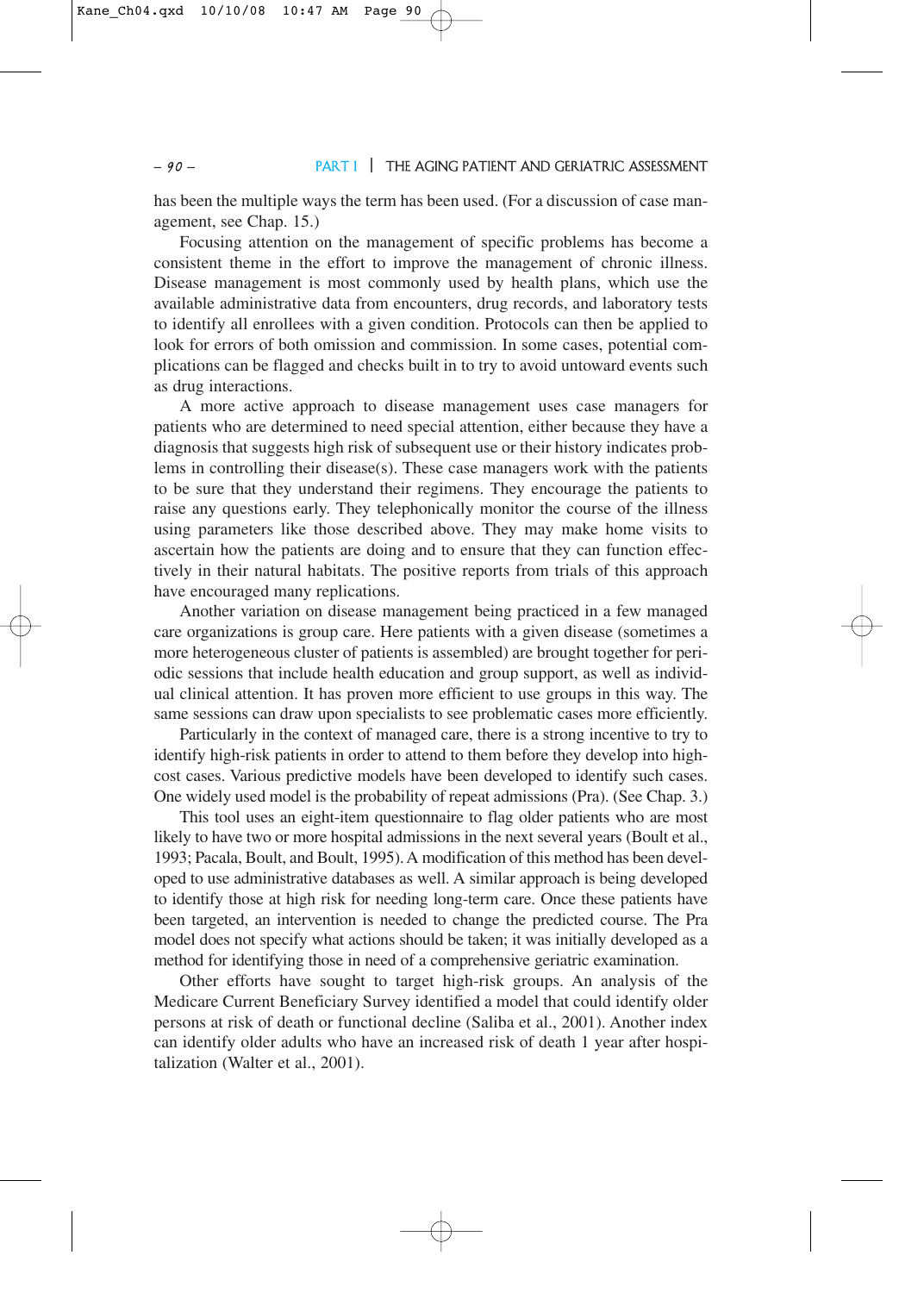#### chapter 4 - CHRONIC DISEASE MANAGEMENT – *9 1* –

Interventions have also been developed to address those at highest risk. A metaanalysis of geriatric assessment declared it a substantial boon to care, because it was associated with reduced mortality and improved function (Stuck et al., 1993). Another meta-analysis suggests that home visits to basically well older persons can prevent nursing home admissions and functional decline (Stuck et al., 2002).

Function has proven to be an important predictive risk factor for both subsequent use of expensive services and or outcomes in general. Poor functional status in hospital patients predicts later mortality over and above the effects of burden-of-illness measures.

# ■ Minimum Data Set for Nursing Homes

The field of postacute care has evolved into at least three separate silos: inpatient rehabilitation, skilled nursing facilities, and home health care. Each has developed its own set of measures, which have subsequently been used for prospective payment. Nursing homes use the minimum data set (MDS). Rehabilitation uses a variant of the function improvement measure (FIM). Home health uses the outcome and assessment information set (OASIS). This inefficient parallelism has precluded good comparisons of the relative effectiveness of these different approaches. A new universal assessment tool for postacute care, CARE, is being tested.

The Omnibus Budget Reconciliation Act of 1987 (OBRA 1987) produced many changes in the way nursing homes were regulated. Perhaps none was as influential as the requirement that all nursing home residents covered by federal funds be assessed regularly using a standardized form, the MDS, for nursing home resident assessment and care screening. This information is designed to be completed by a nurse, but it draws on data from a number of disciplines.

The MDS summarizes a number of facets about each resident, including functional levels, cognitive and behavioral problems, special care needs, skin condition, nutritional status, and psychosocial well-being (the last not very well).

In addition to serving as a basic data set, problems identified trigger more detailed required documentation, called resident assessment protocols (RAPs), in 18 areas. Table 4-3 lists the RAPs.

The MDS is intended to provide a basis for developing better plans of care and for assessing the changes in functional levels over time. It can also prove a useful tool for physicians. It is a compact source of information about various aspects of each nursing home resident. If the pertinent parameters for goals determined to be achieved in the care plan were systematically charted in a flow sheet, it would be possible to see progress at a glance or to recognize the need for a change in the plan of care. Physicians can play a key role in helping nursing home staff to see how such information can be used to improve care, not just to meet external mandates for better documentation.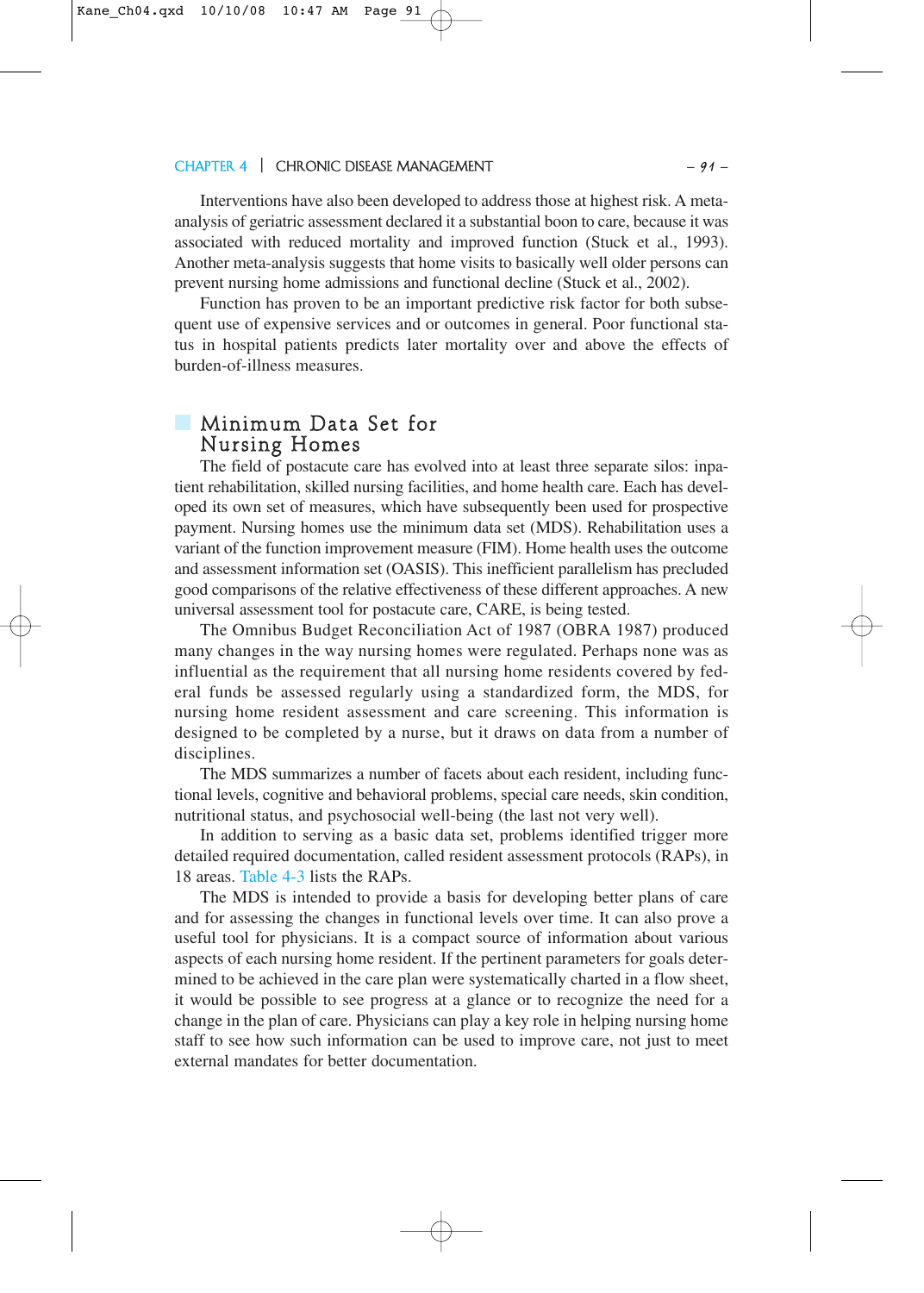- 92 - PARTI THE AGING PATIENT AND GERIATRIC ASSESSMENT

| Delirium                                | Cognitive loss/Dementia       |
|-----------------------------------------|-------------------------------|
| Visual function                         | Communication                 |
| ADL functional/Rehabilitation potential | Urinary incontinence          |
| Psychosocial well-being                 | Mood state                    |
| Behavior problem                        | Activities                    |
| Falls                                   | Nutritional status            |
| Feeding tubes                           | Dehydration/Fluid maintenance |
| Dental care                             | Pressure ulcers               |
| Psychotropic drug use                   | Physical restraints           |

# Table 4-3 RESIDENT ASSESSMENT PROTOCOL (RAP) TOPICS

ADL, activity of daily living.

However, several important shortcomings of the MDS must be acknowledged. The MDS was designed to be a means of recording judgments. These judgments inevitably pass through several hands. The persons with the most direct opportunity to observe behavior are the nurses' aides, who then communicate their observations to the nurses completing the forms. The overall reliance on observations means that, in effect, all nursing home residents are being assessed as though they were cognitively impaired. This limitation is especially severe, because the MDS purports to measure critical elements of quality of life. Assuming that one can truly infer another person's emotional state, the degree to which they are engaged in meaningful activities or whether they have real social relationships seems like an act of hubris. Even using observations to determine a person's cognitive capacity seems to require heroic assumptions. It may be possible to detect extremes of behavior, but no one would want to argue that such an approach is the best way to assess many of these critical domains. Nonetheless, the MDS does not use specific questions put to those patients who can respond. Work is currently underway to test methods to assess quality of life among nursing home residents. Many, including those who are cognitively impaired can be interviewed directly. The challenge comes in how to gather information on those who cannot respond reliably. Proxy use works poorly at the individual level, although the mean values correspond well with those obtained from residents and thus can be used to assess the performance of nursing home as a whole. The new version of the MDS contains specific questions to pose to nursing home residents.

The MDS has also been used as the basis for assessing the quality of nursing home care. A set of quality indicators has been developed on the basis of MDS information. These are now being nationally normed, although more work is needed on risk adjustment to allow for valid comparisons among nursing homes that may have quite different case mixes.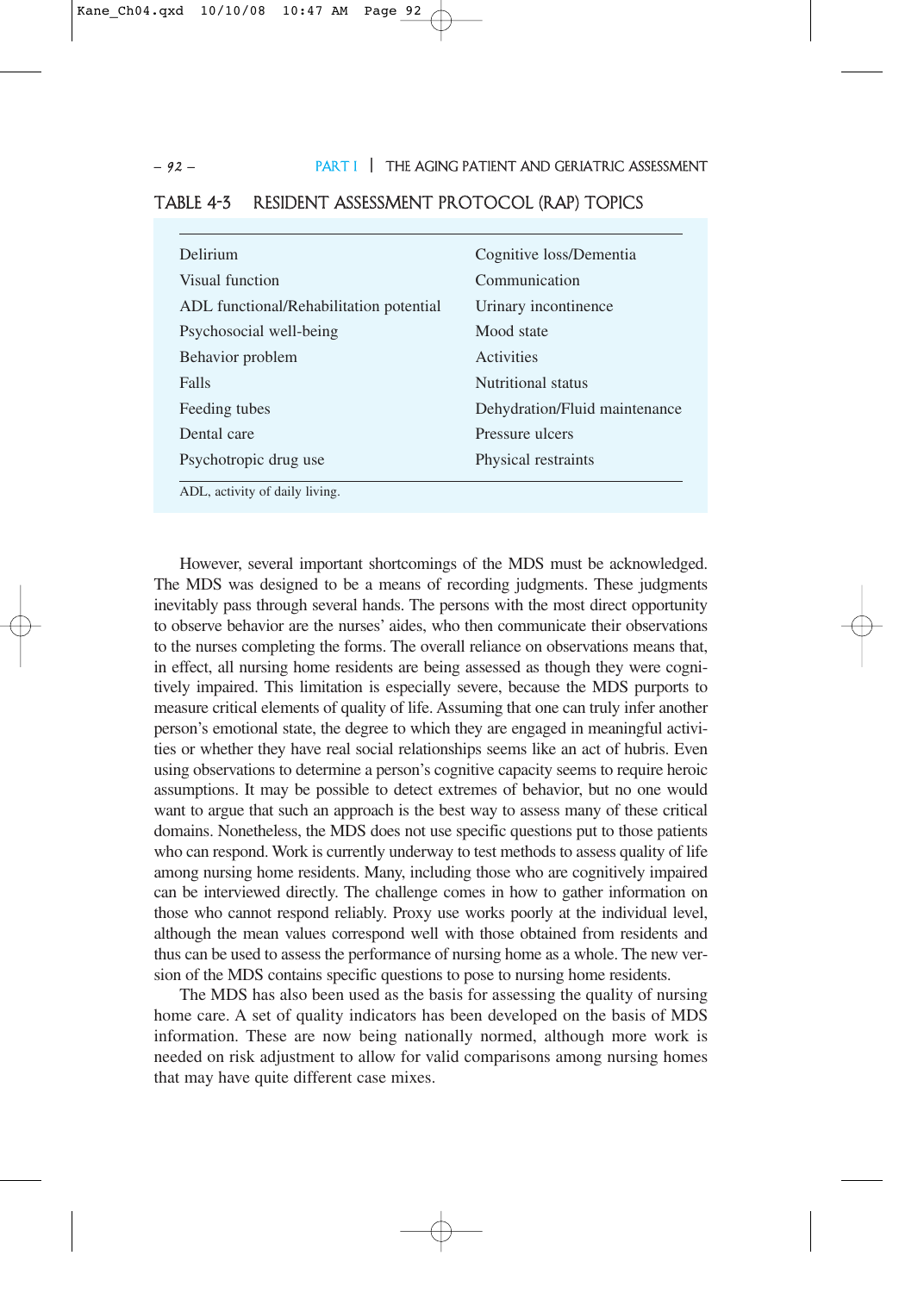### chapter 4 - CHRONIC DISEASE MANAGEMENT – *9 3* –

# ■ Outcome and Assessment Information Set (OASIS)

The federal government has also prescribed a data system for home health care. OASIS is intended to play much the same role in this venue that MDS does in the nursing home, providing both a consistent information base for quality assessment and serving as the basis for better care planning.

# ROLE OF OUTCOMES IN ASSURING QUALITY OF LONG-TERM CARE

Quality of care remains a critical, if elusive, goal for long-term care. As we consider steps for resource allocation, we might first address the question of whether we are spending our current funds most wisely. There is at once a growing demand for more creativity and more accountability in long-term care. It may be possible to reduce the regulatory burden, increase the meaningful accountability, and make the incentives within the system more rational. Progress in long-term care and chronic care will require not only more innovation and creativity, but also accountability. Outcome monitoring (and ultimately outcome-based rewards) allow both to coexist.

Before we can talk about how to package care or how to buy it cheaper, we need a better understanding of what we are really buying. One hears more and more about the value of shifting attention from the process of care to the actual outcomes achieved in acute care. These arguments apply at least as strongly to long-term care.

Two basic concepts must be kept in mind when discussing outcomes.

- 1. The term outcomes is used to mean the relationship between achieved and expected.
- 2. Because outcomes rely on probabilities, it is inappropriate to base assessments of outcomes on an individual case. Outcomes are averages and are always judged on the basis of group data.

Table 4-4 summarizes the reasons for looking toward outcomes as the way to assess and assure quality.

Nonetheless, clinicians frequently balk at being judged on the basis of outcomes. This discomfort can be traced to several issues.

- 1. Virtually all of clinical training addresses the process of care. Clinicians are schooled in what to do for whom. They reasonably believe, therefore, that if they do the right thing well, they have provided a quality service. They do not like to discuss clusters of patients, preferring to review their care one patient at a time.
- 2. Many factors can affect the outcomes of care that are out of the clinicians' control. They have difficulty with the concept of probability and prefer to either be responsible or not.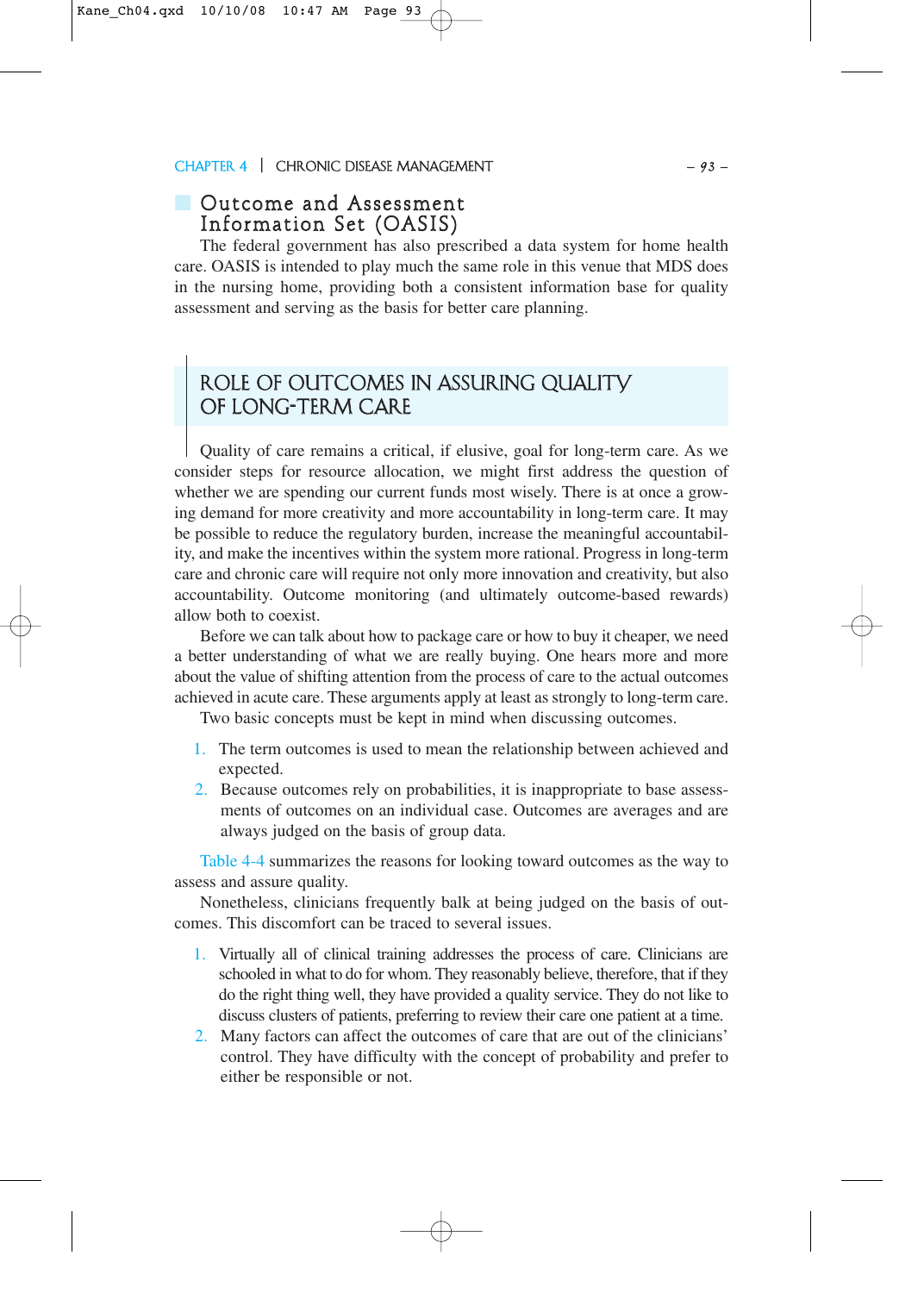# Table 4-4 RATIONALE FOR USING OUTCOMES

- 1. Outcomes encourage creativity by avoiding domination by current professional orthodoxies or powerful constituencies
- 2. Outcomes permit flexibility in the modality of care
- 3. Outcomes permit comparisons of efficacy across modalities of care
- 4. Outcomes permit more flexible responses to different levels of performance, and thus avoid the "all-or-none" difficulties of many sanctions. At the same time, outcomes have some limitations
- 5. Outcomes necessitate a single point of accountability; all the actors facility operators, agencies, staff, physicians, patients, and family contribute to them. Under this approach the role of the provider includes motivating others
- 6. Outcomes are largely influenced by the patient's status at the beginning of treatment. The easiest and most direct way to address this issue is to think of the relationship between achieved and expected outcomes as the measure of success
- 7. Outcomes must also take cognizance of case mix. Predicting outcomes necessitates information about disease characteristics (eg, diagnosis, severity, and comorbidity) and patient's characteristics (eg, demographic factors, prior history, and social support)
- 3. Outcomes are by their nature post hoc. Often, a long period can elapse between the time of an action and the report of its success. It is thus too late to intervene in that case.
- 4. Outcomes indicate a problem but offer no solution. Outcomes do not often point to specific actions that must be taken to correct the problems.

Hence, introducing outcomes, however rational, has not been easy. Making clinicians comfortable with an outcomes' philosophy will require substantial training and new incentives. Physicians need to be trained to think in terms of both condition-specific and generic outcomes. They need access to data systems that can display the outcomes of their care for clinically relevant groups of patients under their care and compare them with what are reasonable outcomes for comparable patients receiving good care. Table 4-5 summarizes the key issues in outcomes measurement and its applications.

Outcomes should be used as the basis for quality assurance in long-term care. The outcome approach can be used in several ways.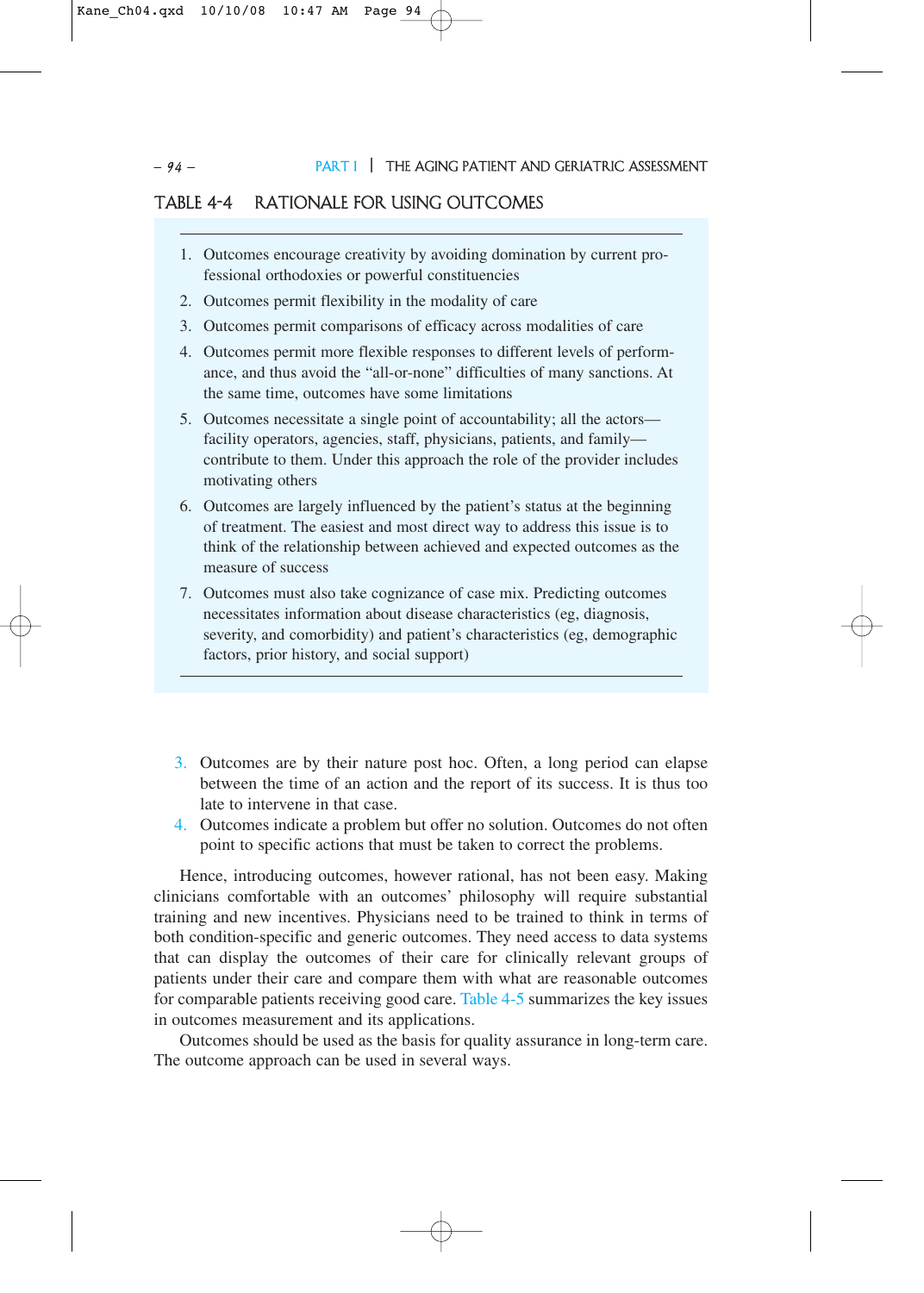### CHAPTER 4 CHRONIC DISEASE MANAGEMENT – 95

# Table 4-5 OUTCOMES MEASUREMENT ISSUES

| <b>ISSUE</b>                                                                                                        | <b>COMMENTS</b>                                                                                                                                                                                                                                                                                                                                        |
|---------------------------------------------------------------------------------------------------------------------|--------------------------------------------------------------------------------------------------------------------------------------------------------------------------------------------------------------------------------------------------------------------------------------------------------------------------------------------------------|
| Need outcome measures that<br>are both clinically meaningful<br>and psychometrically sound                          | Use combination of condition-<br>specific and generic measures<br>Usually better to adapt extant measures<br>than to develop measures de novo                                                                                                                                                                                                          |
| Outcomes are always post hoc                                                                                        | Expand outcomes information systems<br>to include data on risk factors. These<br>data should be useful in guiding clini-<br>cians to collect information that will<br>identify potential problems. Use these<br>data to create risk warnings to flag<br>high-risk cases                                                                                |
| Every physician has all the<br>tough cases                                                                          | Need to include a wide variety of<br>case-mix adjusters for severity and<br>comorbidity<br>Ask clinicians in advance to identify<br>potential risk adjusters<br>Collect almost any item that a clinician<br>might want to see<br>Test the ability of the potential risk factor<br>to predict outcomes and discard if it has<br>little predictive power |
| Because no two clinicians see<br>the same cases, comparisons<br>are unfair                                          | Use risk adjustment<br>Create clinically homogeneous<br>subgroups; use risk propensities<br>groups of patients with same a<br>priori likelihood of developing<br>the outcome                                                                                                                                                                           |
| Cannot control for selection<br>bias; patients may receive<br>different treatments because<br>of subtle differences | Adjust for all clinically identifiable<br>differences<br>Use statistical methods (eg, instrumental<br>variables) to adjust for unmeasured<br>differences                                                                                                                                                                                               |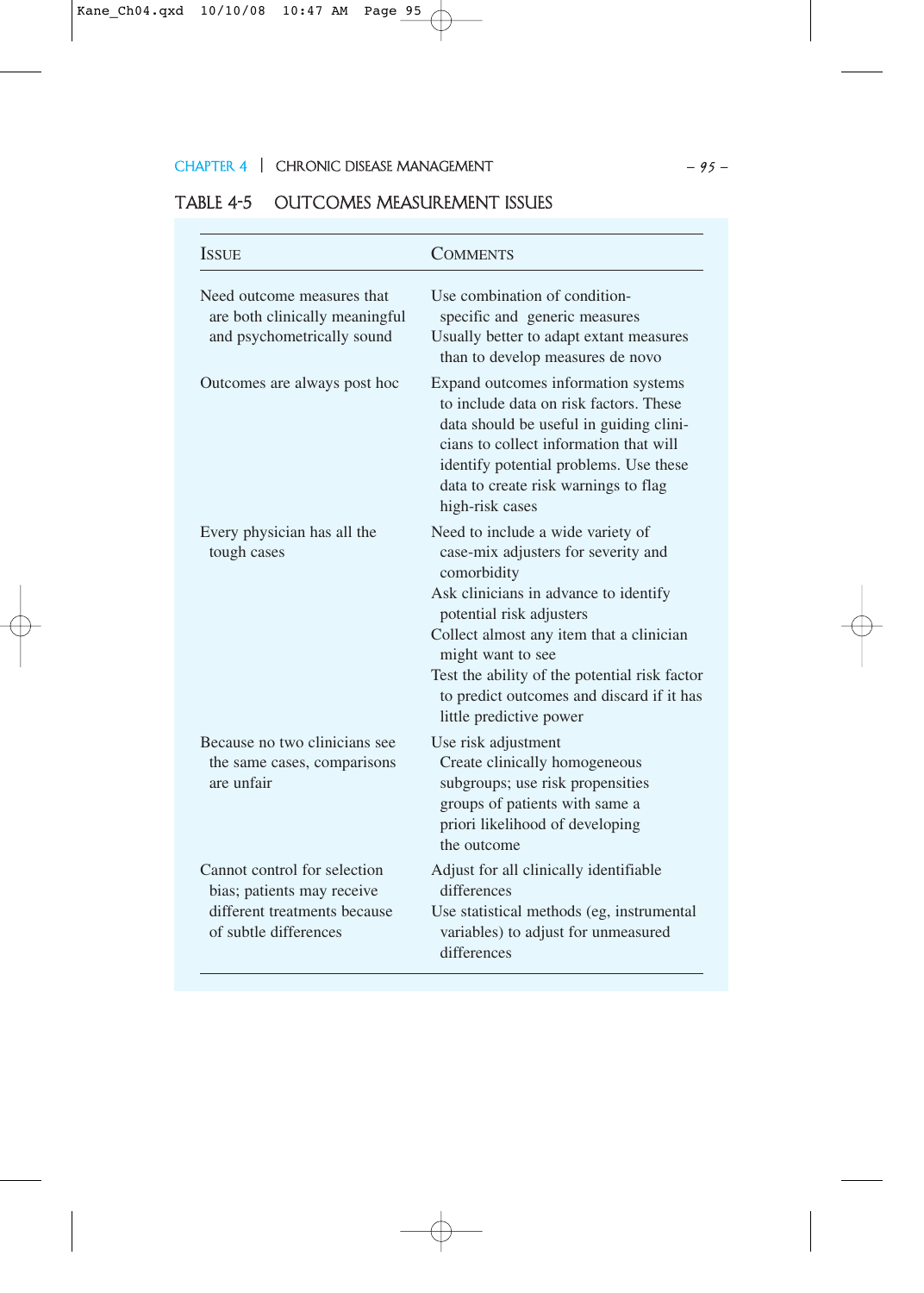| ELDERS (ACOVE)                                   |                                                                                                                                                                            |                             |
|--------------------------------------------------|----------------------------------------------------------------------------------------------------------------------------------------------------------------------------|-----------------------------|
| Topic                                            | RECOMMENDATION                                                                                                                                                             | LEVEL OF<br><b>EVIDENCE</b> |
| Venous thrombosis prophylaxis                    | Hospitalized patients at high risk for venous thrombosis should receive<br>DVT prophylaxis (pharmacological or sequential or intermittent<br>compression)                  | Strong                      |
| Endocarditis prophylaxis                         | Patients at moderate to high risk should receive antibiotic prophylaxis                                                                                                    | Weak                        |
| Central venous catheter infection<br>precautions | Patients with new temporary central venous catheter should receive<br>maximum barrier precautions                                                                          | Moderate                    |
| Indwelling bladder catheter                      | Catheters should be avoided whenever possible and removed as<br>soon as possible                                                                                           | Weak                        |
| Delirium evaluation                              | Suspected delirium should be evaluated                                                                                                                                     | Moderate                    |
| Mobilization                                     | Patients should be ambulated within 48 h of admission unless<br>they are receiving intensive or palliative care                                                            | Moderate                    |
| Falls                                            | Falls should be investigated to ascertain prodromal symposiums and<br>evaluate medications                                                                                 | Weak                        |
| Aspiration pneumonia                             | Patients who are tube fed should have a plan to reduce the risk of<br>aspiration pneumonia, including elevating the head of the bed                                        |                             |
| Preventing ventilator-associated<br>pneumonia    | the risk of pneumonia, including avoiding supine position and using the<br>Patients who are mechanically ventilated should have a plan to reduce<br>semirecumbent position | Moderate                    |

Table 4-6 EVIDENCE-BASED RECOMMENDATIONS DERIVED FROM ASSESSING CARE OF VULNERABLE

TABLE 4-6 EVIDENCE-BASED RECOMMENDATIONS DERIVED FROM ASSESSING CARE OF VULNERABLE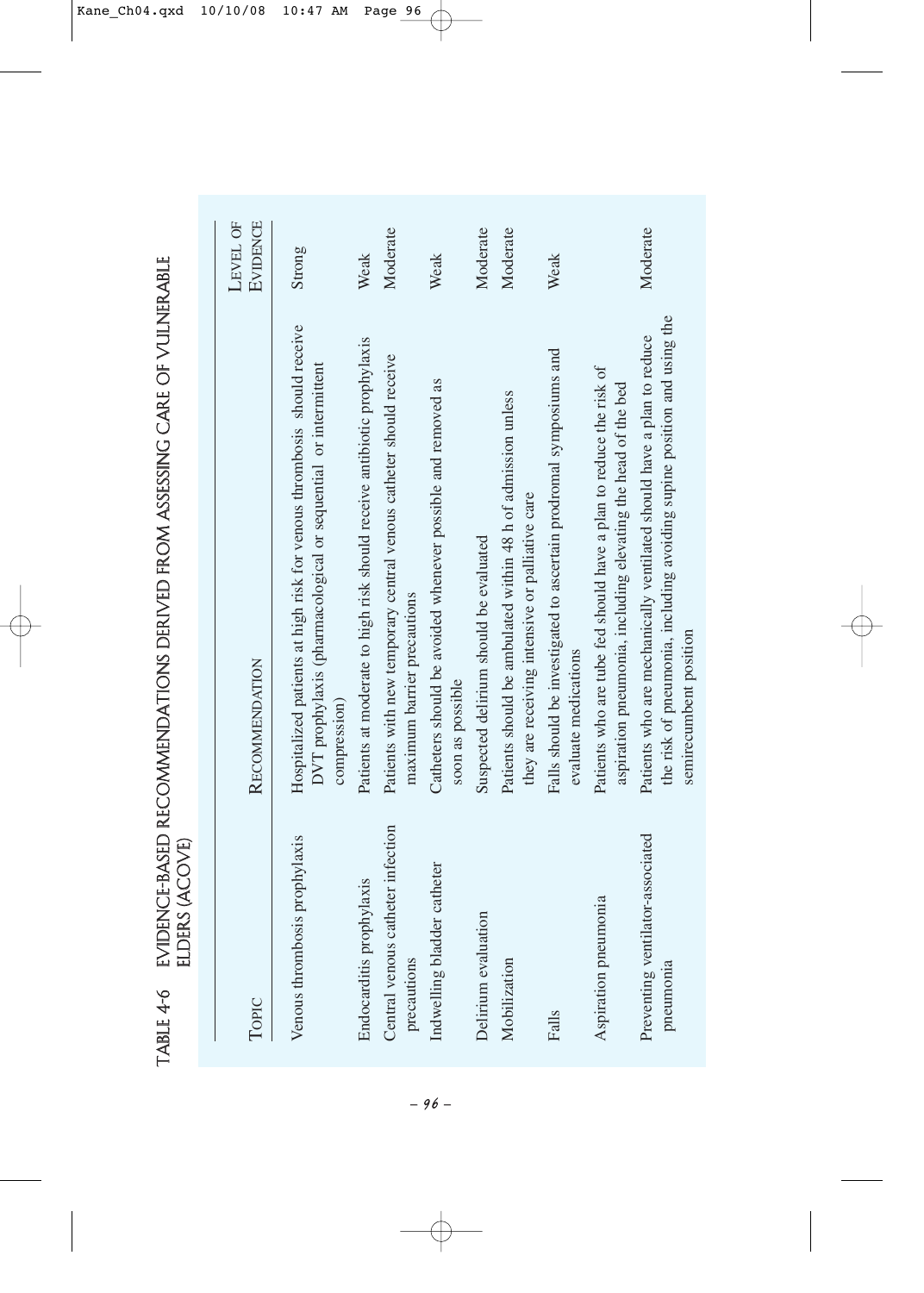| Time for antibiotic therapy                | Antibiotics should be administered to patients admitted with pneumonia<br>within 4 h of admission                                                                                                                                                         | Moderate |
|--------------------------------------------|-----------------------------------------------------------------------------------------------------------------------------------------------------------------------------------------------------------------------------------------------------------|----------|
| Oxygen therapy                             | Patients with CAP with hypoxia (O <sub>2</sub> saturation $\lt 90\%$ ) should receive<br>oxygen                                                                                                                                                           | Weak     |
| Changing parenteral to oral<br>antibiotics | include documentation of clinical improvement, toleration of the drugs,<br>antibiotics as soon as possible; evidence of a successful switch should<br>Patients with CAP should be switched to equivalently bioavailable oral<br>and hemodynamic stability | Strong   |
| Discharge assessment                       | need for home health services, and patient and caregiver readiness for<br>Hospital discharge assessment should include level of independence,<br>discharge                                                                                                | Weak     |
| Preoperative care                          | pulmonary review of symptoms and chest auscultation, test for diabetes<br>Preoperative evaluation for elective major surgery should include a<br>mellitus, assessment for risk factors for delirium                                                       | Weak     |
| Preoperative antibiotics                   | Patients undergoing major elective surgery should receive prophylactic<br>antibiotics 1 h before incision that are discontinued within 24 h<br>after surgery                                                                                              | Strong   |
| Anticoagulation                            | replacement should be started on anticoagulation preoperatively on the<br>Patients who have a hip fracture or have undergone total hip<br>evening after surgery                                                                                           | Strong   |
| Postoperative mobilization                 | Patients who were ambulatory prior to major surgery and are not in<br>intensive care should be ambulated by postoperative day 2                                                                                                                           | Moderate |
| Perioperative diabetes control             | Diabetic patients undergoing major surgery should have their blood sugar<br>below 200 on the day of surgery and the first two postoperative days                                                                                                          | Moderate |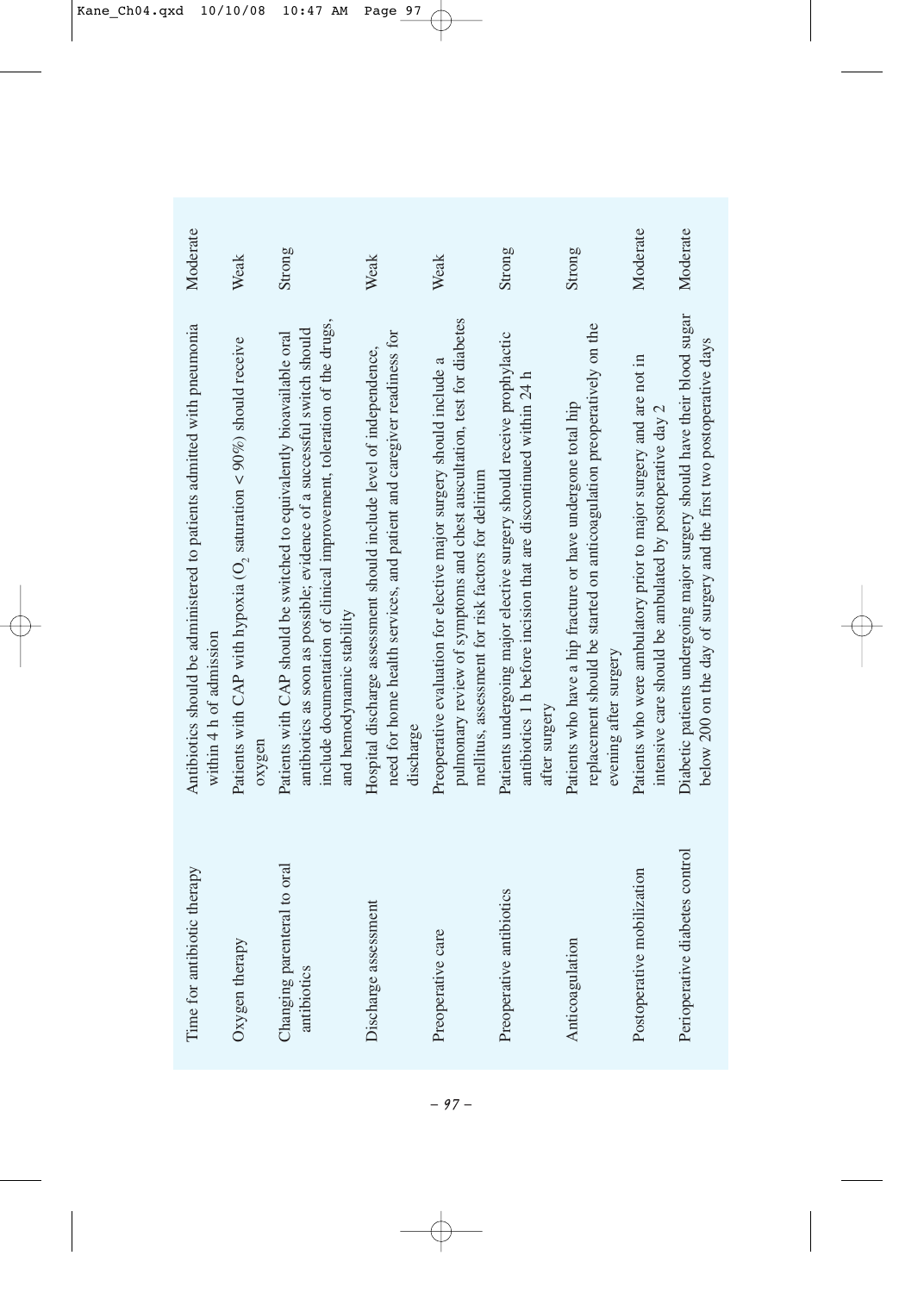| ELDERS (ACOVE) (Continued)<br>TABLE 4-6 | EVIDENCE-BASED RECOMMENDATIONS DERIVED FROM ASSESSING CARE OF VULNERABLE                                                                                                                                                                                                                                                                                                                         |                             |
|-----------------------------------------|--------------------------------------------------------------------------------------------------------------------------------------------------------------------------------------------------------------------------------------------------------------------------------------------------------------------------------------------------------------------------------------------------|-----------------------------|
| Topic                                   | <b>RECOMMENDATION</b>                                                                                                                                                                                                                                                                                                                                                                            | <b>EVIDENCE</b><br>LEVEL OF |
| Comprehensive palliative care plan      | disease, end-stage renal disease, or dementia should have a documented<br>Vulnerable elders with metastatic cancer, oxygen-dependent pulmonary<br>disease, NYHA class II or IV congestive heart failure, end-stage liver<br>plan for managing pain and other symptoms, spiritual and existential<br>concerns, caregiver burdens and needs for practical assistance, and<br>advance care planning | Weak                        |
| Gastrostomy tube placement              | Careful discussion is needed                                                                                                                                                                                                                                                                                                                                                                     | Weak                        |
| Advance care plan documentation         | All vulnerable elders should have a plan for a surrogate decision maker<br>in their outpatient charts                                                                                                                                                                                                                                                                                            | Weak                        |
| COPD and smoking                        | Patients with COPD should be actively urged and assisted to stop smoking                                                                                                                                                                                                                                                                                                                         | Strong                      |
| COPD and passive smoking                | Patients with COPD should not be in environments where people smoke                                                                                                                                                                                                                                                                                                                              | Moderate                    |
| Screening for hypoxemia                 | Patients with COPD who do not use supplemental oxygen and have<br>postbronchodilator FEV <sub>1</sub> $<$ 50% should be assessed annually for<br>oxygenation status                                                                                                                                                                                                                              | Strong                      |
| Rapid-acting bronchodilator             | COPD patients (GOLD $>$ I) should be prescribed a short-acting<br>bronchodilator and taught how to use it properly                                                                                                                                                                                                                                                                               | Weak                        |
| Long-acting bronchodilator              | or more exacerbations in the prior year should be prescribed long-acting<br>symptoms not controlled by as-needed bronchodilator or who have two<br>Patients with moderate to severe (GOLD stage II-IV) COPD with<br>bronchodilators                                                                                                                                                              | Moderate                    |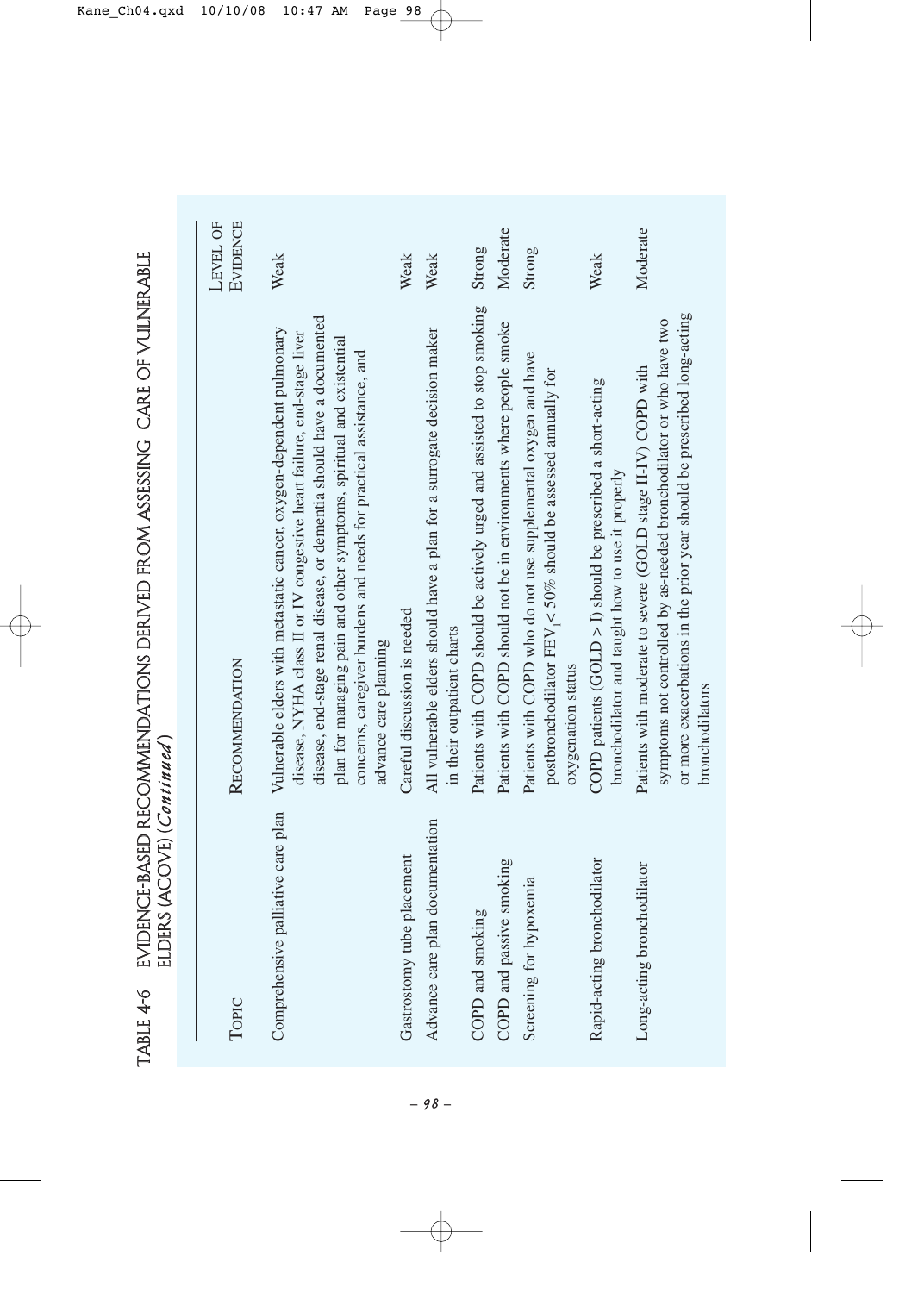| Inhaled corticosteroids                                       | two or more exacerbations requiring antibiotics or oral corticosteroids in<br>Patients with severe to very severe (GOLD stage III-IV) COPD who had<br>the past year should be prescribed inhaled steroids (in addition to long-<br>acting bronchodilators), if not taking oral steroids | Strong   |
|---------------------------------------------------------------|-----------------------------------------------------------------------------------------------------------------------------------------------------------------------------------------------------------------------------------------------------------------------------------------|----------|
| Performance scores in breast<br>cancer                        | Physical and psychosocial status should be evaluated in women with<br>breast cancer                                                                                                                                                                                                     | Moderate |
| Comorbidities in breast cancer                                | Comorbidities should be evaluated                                                                                                                                                                                                                                                       | Moderate |
| Evaluation of estrogen and<br>progesterone receptors          | Estrogen and progesterone receptor status should be evaluated in locally<br>invasive breast tumors                                                                                                                                                                                      | Strong   |
| HER2/neu receptor status                                      | HER2/neu receptor status should be evaluated in locally invasive breast<br>cancer when chemotherapy is contemplated                                                                                                                                                                     | Strong   |
| Staging bone scan for locally<br>invasive early breast cancer | size > 5 cm, or positive lymph nodes, radiographic bone imaging<br>In the presence of bone pain, elevated alkaline phosphatase, tumor<br>should be done                                                                                                                                 | Weak     |
| Lobular carcinoma in situ                                     | If there is only lobular carcinoma in situ, no further surgical resection<br>is indicated                                                                                                                                                                                               | Weak     |
| Locally invasive cancer                                       | Patients with early-stage breast cancer (I, IIA/B, T3N1M0) who undergo<br>lumpectomy should discuss radiation therapy                                                                                                                                                                   | Strong   |
| Adjuvant chemotherapy                                         | In a patient with locally invasive breast cancer and 4+ positive nodes and<br>a life expectancy of 5+ years, adjuvant chemotherapy should be offered                                                                                                                                    | Strong   |
| HER2/neu positive breast cancer<br>Adjuvant chemotherapy for  | with locally invasive cancer and positive nodes, or who have metastatic<br>cancer, who have HER2/neu receptor overexpression should be offered<br>Patients with normal cardiac function and a life expectancy of 5+ years<br>trastuzumab                                                | Strong   |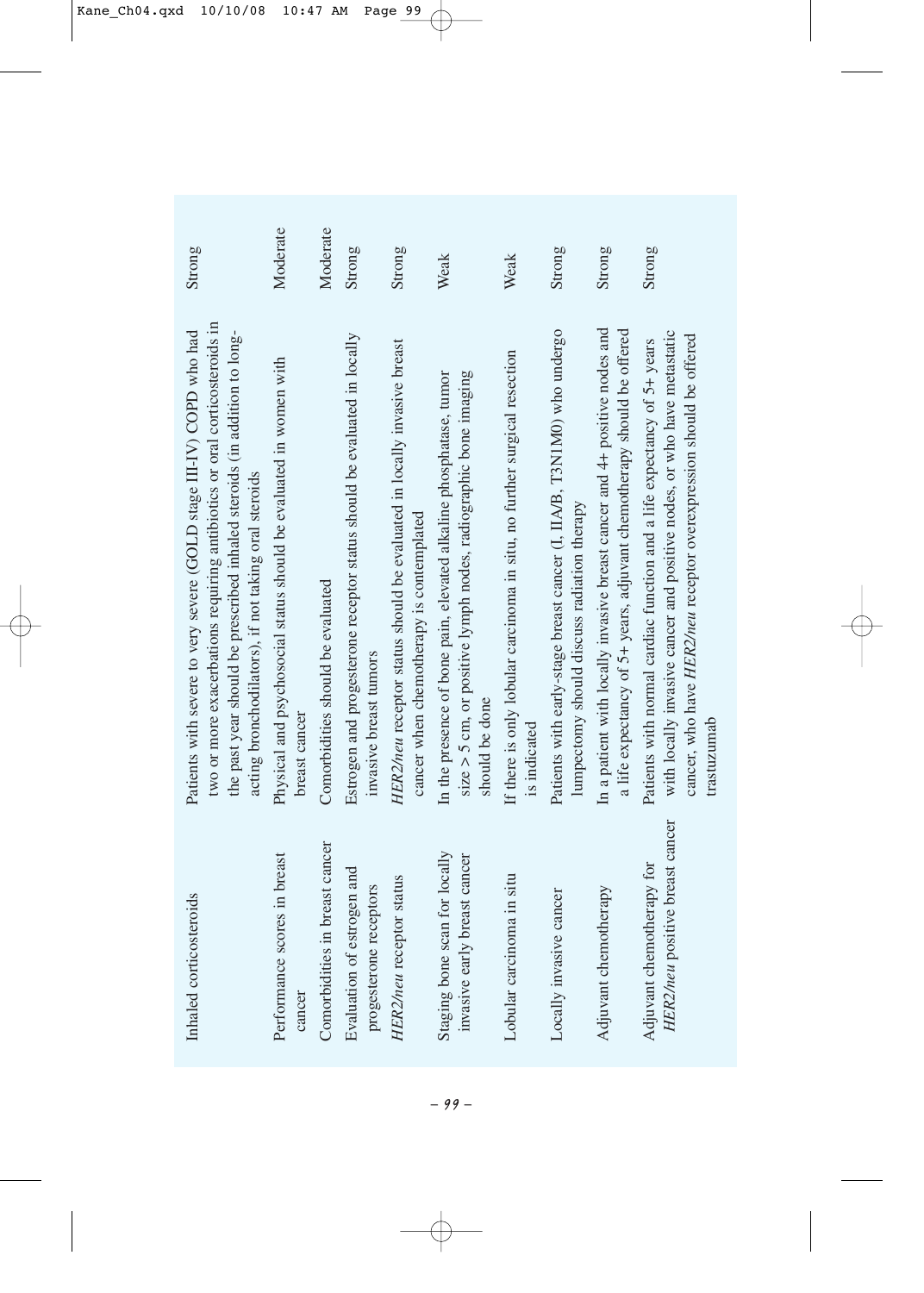| $LLLLLO$ $(MUUV)$ $(UVIII$ $NUL)$                        |                                                                                                                                                                                                                                                                       |                             |
|----------------------------------------------------------|-----------------------------------------------------------------------------------------------------------------------------------------------------------------------------------------------------------------------------------------------------------------------|-----------------------------|
|                                                          |                                                                                                                                                                                                                                                                       |                             |
| Торіс                                                    | RECOMMENDATION                                                                                                                                                                                                                                                        | LEVEL OF<br><b>EVIDENCE</b> |
| Aromatase inhibitors                                     | and without extensive visceral involvement should be offered endocrine<br>Patients with advanced ER-positive breast cancer with bone metastasis<br>therapy                                                                                                            | Strong                      |
| Performance score for patients<br>with colorectal cancer | Physical and psychosocial status should be evaluated in women with<br>colorectal cancer                                                                                                                                                                               | Moderate                    |
| Pretreatment carcinoembryonic<br>antigen level           | Patients with a newly diagnosed colorectal cancer should have a<br>pretreatment CEA level to assess prognosis                                                                                                                                                         | Moderate                    |
| Pretreatment CT scan                                     | Patients with newly diagnosed colon or rectal cancer who are candidates<br>for elective primary tumor resection and have an elevated or unknown<br>CEA should have a CT scan of the abdomen and pelvis to guide<br>treatment plans for surgery and adjuvant treatment | Weak                        |
| Preoperative ultrasound or MRI<br>for rectal cancer      | Newly diagnosed rectal cancer patients with normal CEA and candidates<br>for elective resection of the primary tumor should have pelvic imaging<br>by ultrasound, MRI, or CT to improve staging                                                                       | Moderate                    |
| Preoperative total colonic<br>examination                | Patients who have new colorectal cancer and are candidates for potential<br>cure should have a preoperative total colonic examination to look for<br>synchronous carcinomas and polyps                                                                                | Weak                        |

# EVIDENCE-BASED RECOMMENDATIONS DERIVED FROM ASSESSING CARE OF VULNERABLE FIDERS (ACOVE) (Continued) Table 4-6 EVIDENCE-BASED RECOMMENDATIONS DERIVED FROM ASSESSING CARE OF VULNERABLE ELDERS (ACOVE) (*Continued* ) TABLE 4-6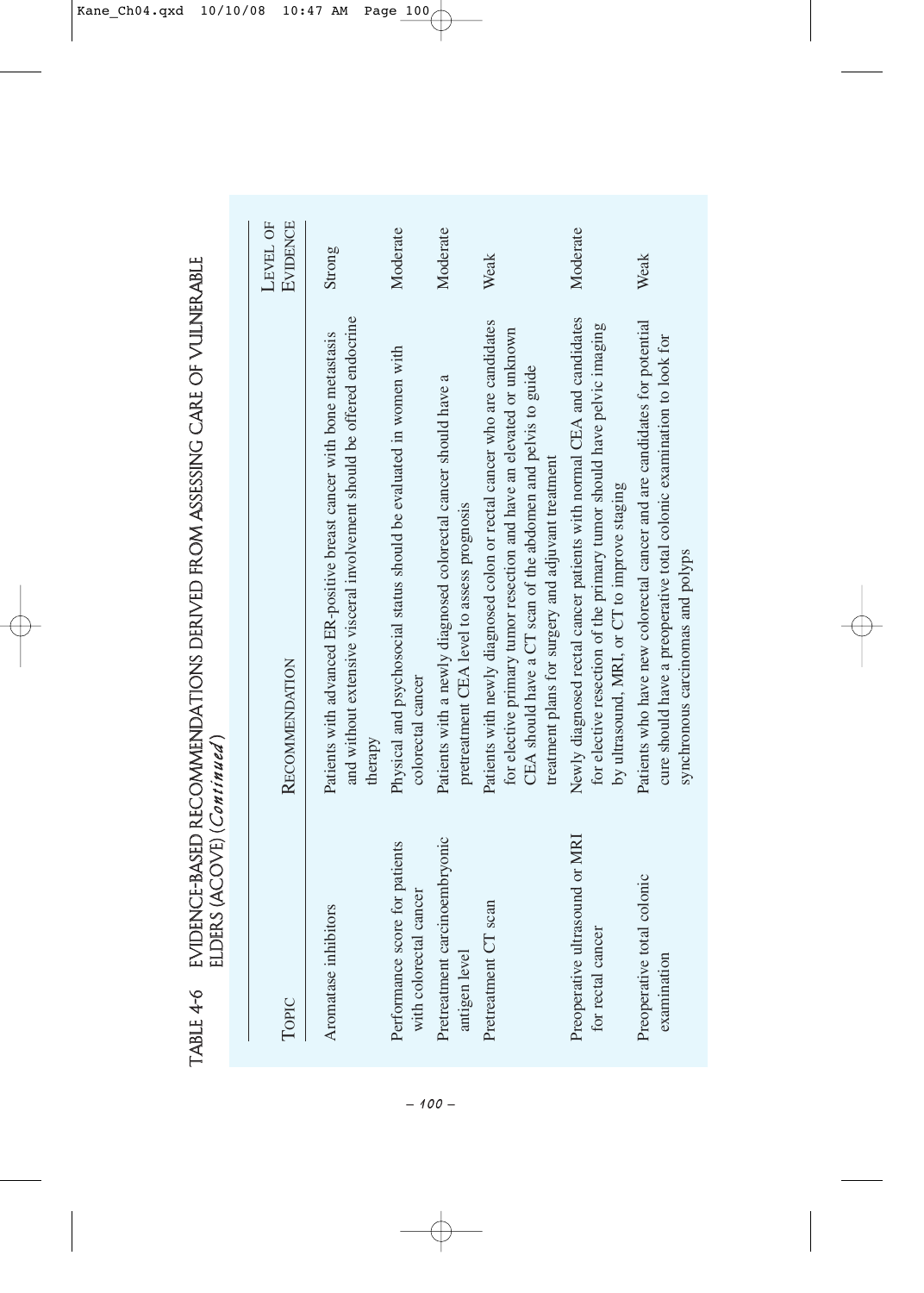|                                                                                                                | Strong                                                                                                                                                      | Strong                                                                                                                                                                                                 | Strong                                                                                                                                                                                                               | Weak                                                                                                                |                                                                                                                                                                                                                                                                                                                                                                                                                                                                        |
|----------------------------------------------------------------------------------------------------------------|-------------------------------------------------------------------------------------------------------------------------------------------------------------|--------------------------------------------------------------------------------------------------------------------------------------------------------------------------------------------------------|----------------------------------------------------------------------------------------------------------------------------------------------------------------------------------------------------------------------|---------------------------------------------------------------------------------------------------------------------|------------------------------------------------------------------------------------------------------------------------------------------------------------------------------------------------------------------------------------------------------------------------------------------------------------------------------------------------------------------------------------------------------------------------------------------------------------------------|
| Patients with stage III colon cancer should receive adjuvant chemotherapy Strong<br>within 4 months of surgery | for surgery should receive preoperative neoadjuvant chemotherapy and<br>Patients with stage II or II mid-low rectal cancers who are candidates<br>radiation | Patients who undergo surgical resection for stage II or III rectal cancer<br>and did not receive neoadjuvant therapy should receive postoperative<br>adjuvant chemotherapy, radiation therapy, or both | should be followed every 6 months with a history and physical and CEA<br>Patients with greater than stage I undergo surgical resection for a cure<br>levels for the first 2 years and annually for years 3 through 5 | Patients who undergo colorectal cancer resection for cure should have a<br>colonoscopy within 3 years after surgery | CAP, community-acquired pneumonia; CEA, carcinoembryonic antigen; COPD, chronic obstructive pulmonary disease; CT, computed tomography;<br>DVT, deep vein thrombosis; GOLD, Global Initiative for Chronic Obstruction Disease; MR<br>Data compiled from Wenger NS, Roth CP, Shekelle P, ACOVE Investigators: Introduction to the assessing care of vulnerable elders-3 quality indi-<br>cator measurement set. Journal of the American Geriatrics Society. Oct; 55 Sup |
| Adjuvant therapy for stage III<br>colon cancer                                                                 | Preoperative neoadjuvant therapy<br>for stage II and II rectal cancer                                                                                       | Postoperative adjuvant therapy for<br>stage II and II rectal cancer                                                                                                                                    | Postoperative surveillance                                                                                                                                                                                           | Colonoscopy after surgery                                                                                           | Wenger and Shekelle, 2007<br>Association                                                                                                                                                                                                                                                                                                                                                                                                                               |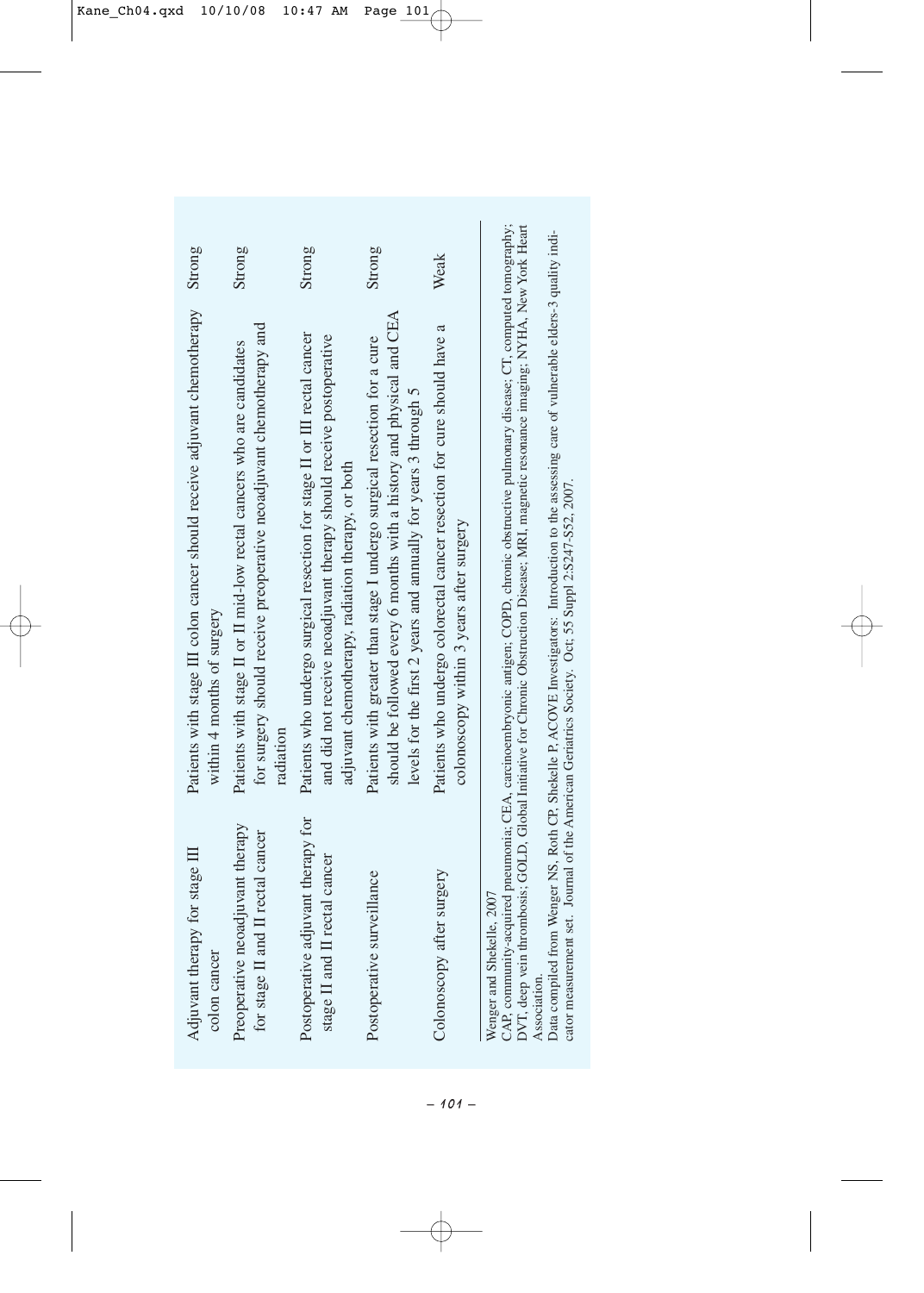# - 102 - PART I THE AGING PATIENT AND GERIATRIC ASSESSMENT

- 1. As reflected in the OBRA 1987 regulations (which, in turn, were stimulated by the Institute of Medicine's 1986 report), there is already growing national interest in increasing the emphasis on outcomes in regulatory activities. Outcome measures can be substituted for most of the current structure and process measures. It is appropriate to continue regulation in areas such as life safety. Concomitant with an outcomes' emphasis would be the reduction of regulatory burden. It is important to recognize, however, that it is not appropriate to dictate structure, process, and outcome at the same time. Such a policy removes all degrees of freedom and stifles creativity at the point when we want to encourage it. Under an outcomeregulated approach, providers whose patients do better than expected are rewarded and are less worried about their style of caregiving, whereas those whose patients do relatively poorly are investigated more closely.
- 2. Outcomes can be incorporated into the payment structure to link payment with effects of care. Payments, either in the form of bonuses and penalties or as a more fundamental part of the payment structure, can be used to reward and penalize good and bad outcomes, respectively. (eg, an outcome approach might use a factor reflecting the overall achieved/expected ratio for a patient as a multiplier against the costs of care to develop a total price paid for that period of time; or one might use a similar ratio to weigh the amount of money going to a given provider from a fixed pool of dollars committed to such care.) Such an approach must be viewed carefully within the context of our present case-mix reimbursement scheme for nursing homes, because the latter indirectly rewards deterioration in function. An outcome approach to payment is compatible with a case-mix approach that is used on admission only.
- 3. An outcomes approach can be incorporated into the basic caring process. Where the information base used in assessing patients and developing care plans is structured, the emphasis on outcomes can become a proactive force to guide care. Optimally, the information used to assess outcomes will come from the clinical records and will be the same information used to guide care. Using available computer technology, it is now feasible to collect such data, translate them into care plans, and aggregate these data for quality assurance at minimal additional cost. The great advantage of such a scheme is its potential both to provide a better information base with which to plan care and to reinforce the creative use of such information to achieve improvements in function. Much of the current efforts going into more traditional regulatory activities might be redirected to this effort, with assessors used to validate the assessment and to focus more intense efforts on the miscreants.

We have generally good consensus on the components of outcomes, which include elements of both quality of care and quality of life; but we are less clear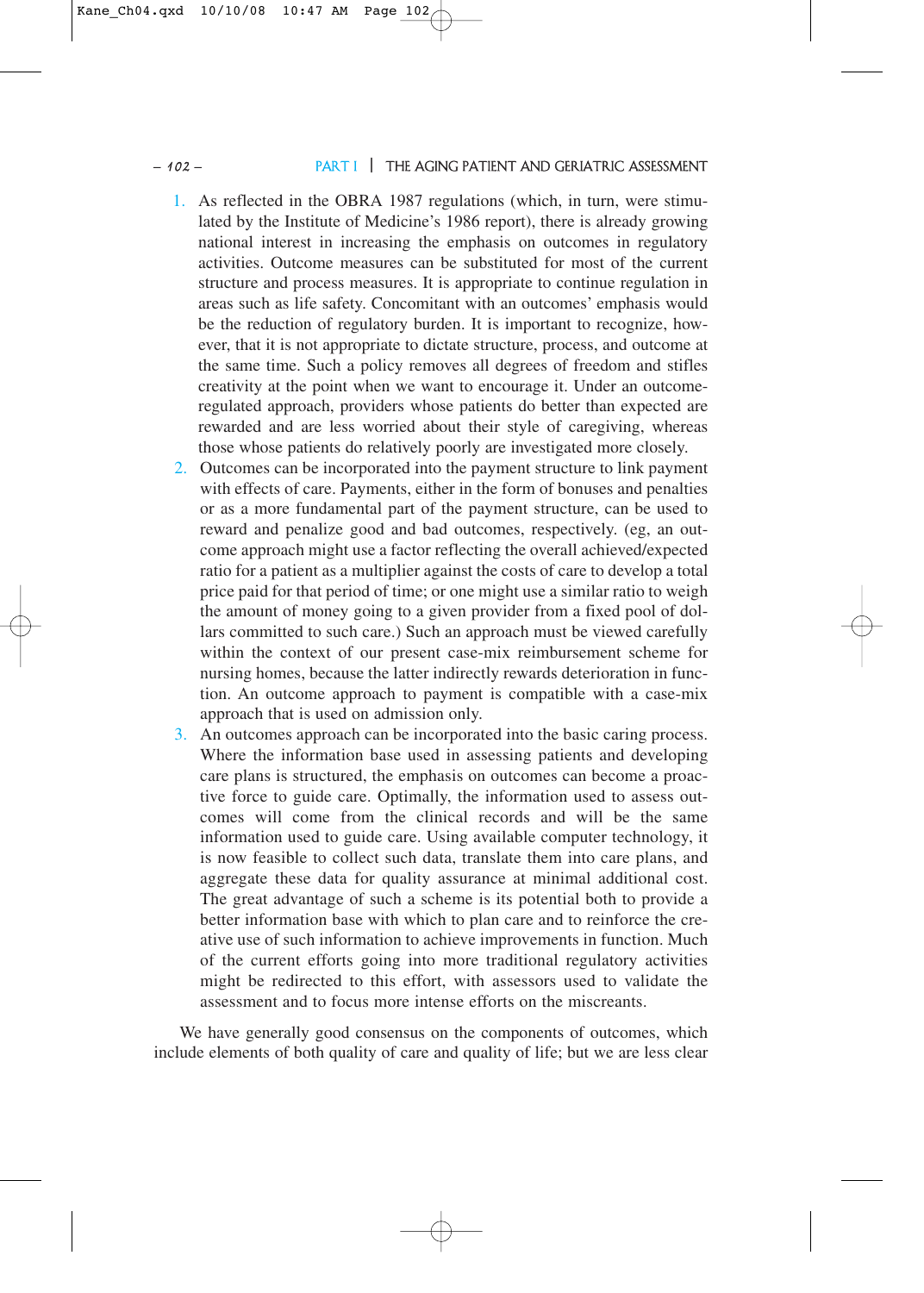# CHAPTER 4 CHRONIC DISEASE MANAGEMENT *– 103* –

about how to sum them to produce composite scores. The gerontological literature consistently cites the following categories of outcomes:

- Physiologic function (eg, blood pressure control, lack of decubitus)
- Functional status (usually a measure of activities of daily living [ADLs])
- Pain and discomfort
- Cognition (intellectual activity)
- Affect (emotional activity)
- Social participation (based on preferences)
- Social relations (at least one person who can act as a confidant)
- Satisfaction (with care and living environment)

To these must be added more global outcomes, such as death and admission to hospital.

Work is already available with nursing home residents to show that these factors can be predicted with sufficient accuracy to be used in a regulatory model. There is similar work to show that there is reasonable consensus across a variety of constituencies about the relative weights to be placed on them for different kinds of patients (eg, different levels of physical and cognitive function at baseline).

The outcomes approach offers significant assistance with a recurrent problem in regulation—the development of standards. This approach may avoid many of these difficulties by relying on empirical standards. Rather than arguing about what is a reasonable expectation, the standard can be empirically determined. Expectations can be derived from the actual outcomes associated with real care given by those felt to represent a reasonable level of practice. This could include the entire field or a designated subset. Under this arrangement, providers would be comparing their achievements to each other's past records, with the possibility that everyone can do better.

# TECHNOLOGY FOR QUALITY IMPROVEMENT

Ideally, one would like to see a measurement approach that

- Can cover the spectrum of performance
- Is easy and rapid to administer
- Is sensitive to meaningful change in performance
- Is stable within the same patient over time
- Performs consistently in different hands
- Cannot be manipulated to meet the needs of either the provider or the patient

The solution to this challenge is to create an assessment approach that incorporates the features designed to maximize these elements.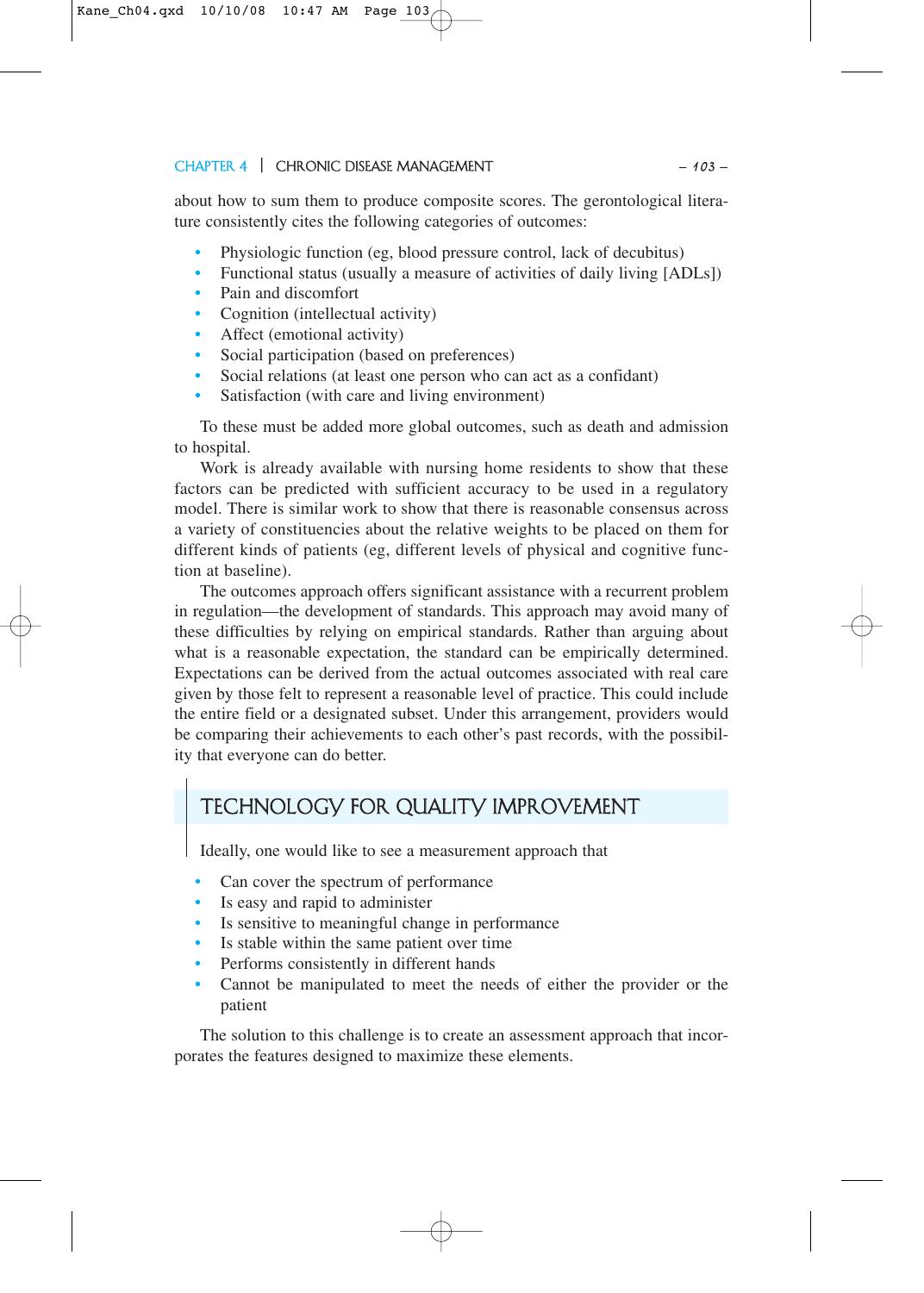### - 104 - PART I THE AGING PATIENT AND GERIATRIC ASSESSMENT

To cover the broad spectrum sought and still be relatively quickly administered, an instrument should have multiple branch points. These permit the user to focus on the area along the continuum where the patient is most likely to function and to expand that part of the scale to measure meaningful levels of performance. Branching can also ensure that the assessment is comprehensive but not burdensome.

By using key questions to screen an area, interviewers can ascertain whether to obtain more detailed information in each relevant domain. Where the initial response is negative, they can go on to the next branch point. Reliability is more likely to be achieved when the items are expressed in a standardized fashion tied closely to explicit behaviors. Whenever possible, performance is preferred over reports of behavior.

One cannot expect to totally avoid the gaming of an assessment. If the patient knows that poor performance is needed to ensure eligibility, they may be motivated to achieve the requisite low level. One can use some test of ripeness bias, such as measures of social desirability, but they will not prevent gaming the system or detect all cheating.

# ■ Computer Technology

Clinical medicine seems headed inevitably toward electronic medical records. This step could represent a major advance in the care of older people, if the opportunity is properly harnessed. Simply reproducing the current unstructured information set in a more legible and transmissible format will not suffice. Structured information provides the vehicle for assuring a more systematic evaluation and follow-up of cases. By distinguishing between missing and normal values, it can provide the structure to focus clinicians' attention on salient items.

Computer technology can dramatically reduce redundancy. Properly mobilized, computers can provide the structure needed to assure a comprehensive assessment with no duplication of effort. Because they are interactive, they can carry out much of the desired branching and can even use simple algorithms to clarify areas of ambiguity and retest areas where some unreliability is suspected. Similar algorithms can look for inconsistency to screen for cheating.

Data stored on computers can be aggregated to display performance across patients by provider (eg, physician, nursing home, or agency). Data on a patient can be traced across time to look at changes in function and, in turn, can be aggregated.

The next important step in the progression is to move the focus from a single point of care to the linking of related elements of care. In an ideal system, patient information would be linked to permit tracing changes in status for that individual as they move from one treatment modality to another. Thus, hospital admission and discharge information, long-term care information, and primary care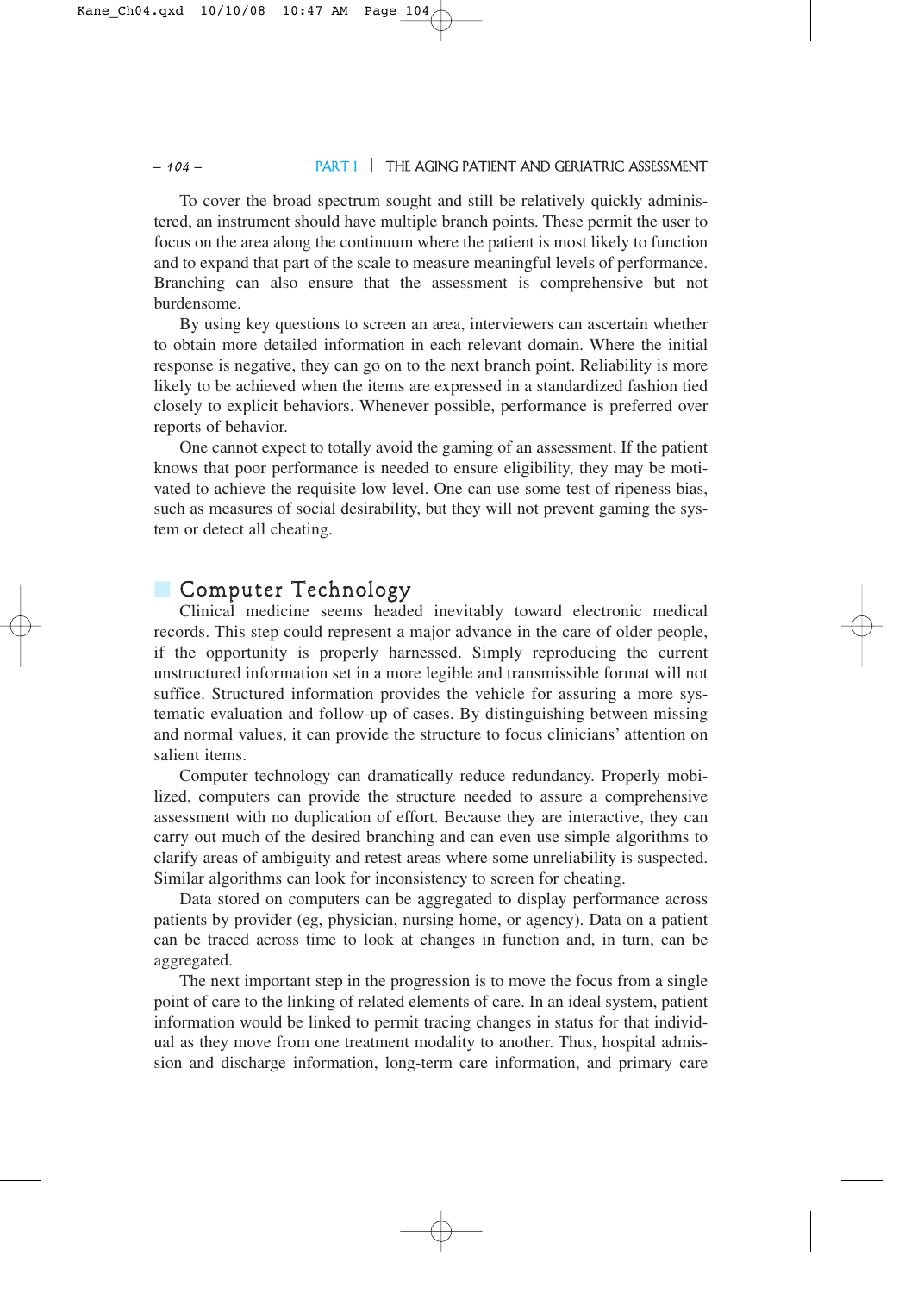#### CHAPTER 4 CHRONIC DISEASE MANAGEMENT *– 105* –

information would be merged into a common computer-linked record, which allows one to trace the patient's movements and status.

Finally, it would be desirable to have data on the process of care as well as the outcomes. This combination would permit analyses of what elements of care made a difference for which patients.

Such an approach to assuring quality is within our grasp if we are prepared to invest in data systems and to commit ourselves to collecting standardized information. It necessitates a shift in some of our fundamental paradigms from thinking about whether we did the right thing to deciding if it made any difference after all.

Two basic changes in thinking are necessary in order to establish an outcomebased philosophy, both of which are difficult for clinicians.

- 1. Thinking in the aggregate, using averages instead of examining each case; outcomes do not work well for individual cases because there is always a chance that something will go wrong, and life does not provide a control group.
- 2. Attributing responsibility to the whole enterprise rather than placing blame on an individual; a pattern of poor outcomes will mandate closer inspection of the process of care, but outcomes per se are a collective responsibility.

Computerized records greatly facilitate the task of monitoring the outcomes of care. Ideally, such a record system should be proactive, directing the collection of clinical information to encourage adequate coverage of relevant material. Long-term care is actually ahead of acute care in this regard, with the federal requirement for computerized versions of the MDS. Unfortunately, most of the systems in use are simply inputting mechanisms. They do not begin to tap the real potential of a computerized information system. Because long-term care depends heavily on poorly educated personnel for so much of its core services, the availability of an information support system, which can provide feedback and direction, is especially appropriate.

Computerization can provide both the flexibility and the brevity sought by using branching logic to expand a category when there is reason to explore it more thoroughly. It can avoid duplication by displaying data already collected by others while still permitting the second observer to correct and challenge earlier entries. More important, it can display information to show change over time, thus permitting both the regulators and the caregivers to look at the effects of care.

Once the data are in electronic form, they are easily transmitted and manipulated. It is not hard to envision a large set of data derived from these systematic observations that would permit calculations of expected courses for different types of long-term care patients. These could then be compared to individual patients' courses to assess the potential impact of care on outcomes.

The computer's ability to compare observed and expected outcomes extends beyond its role as a regulatory device. It could be a major source of assistance to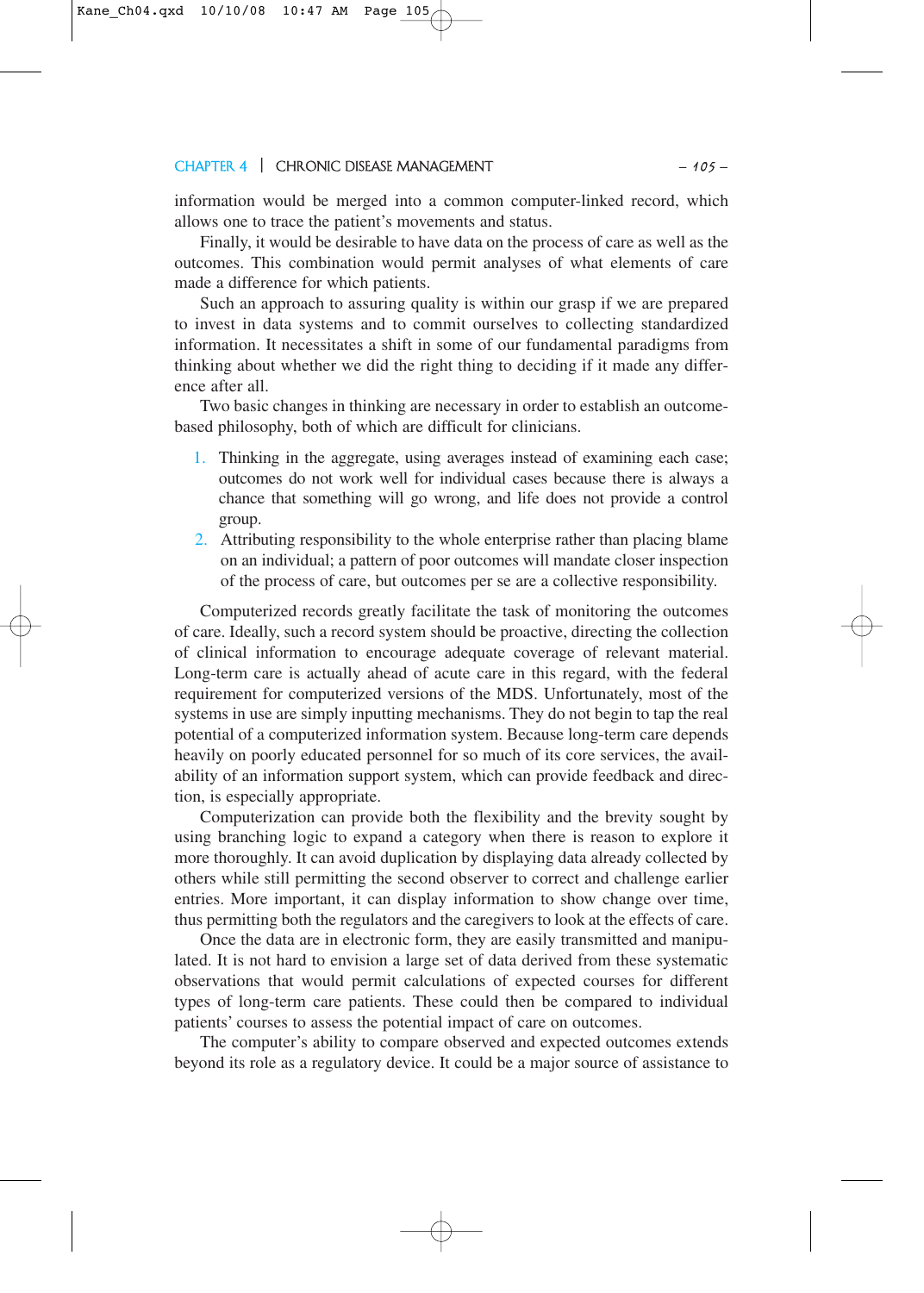# - 106 - PART I THE AGING PATIENT AND GERIATRIC ASSESSMENT

caregivers. One of the great frustrations in long-term care, especially in the trenches, is the difficulty in sensing whether the caregiver is making a difference. Because so many patients enter care when they are already declining, the benefits of care are often best expressed as a slowing of that decline curve. Without some measure of expected course in the absence of good care, those who render care daily may not appreciate how much they are accomplishing and thereby may forgo one of the important rewards of their labors.

To display information about the change in patient's condition over time, a simple task for a computer, will assist the long-term caregiver to think more in terms of the overall picture, rather than a series of separate snapshots in time. Given the computer's ability to translate data into graphics, it is a simple procedure to develop pictorial representations of the changes occurring for a given patient or group of patients and to contrast those with what might be reasonably expected.

Again the effort is directed toward changing perceptions about older persons, especially those in long-term care. For too long, long-term care has worked in a negative spiral—a self-fulfilling prophecy that expected patients to deteriorate served to discourage both care providers and patients. Such an attitude is hardly likely to attract the best and the brightest in any of the health professions. As noted earlier in this chapter, nursing home patients are among the most responsive to almost any form of intervention. Any information system that can reinforce a prospective view of long-term care, especially one that can display patient progress, represents an important adjunct to such care.

Assessing care of vulnerable elders (ACOVE) has also made a number of recommendations about steps in providing better care, but none are supported by strong evidence (Wenger and Shekelle, 2007). These recommendations include

- All patients should be able to identify a physician or clinic to call for medical care and know how to reach them.
- After a new medication is prescribed for a chronic illness the following should be noted at follow-up:
	- Medication is being taken as prescribed.
	- Patient was asked about the medication (eg, side effects, adherence, availability).
	- Medication was not started because it was not needed or changed.
	- If a patient is seen by two or more physicians and new medication is prescribed by one, the other(s) should be aware of the change.
	- If a patient is referred to a consultant, the referring physician should show evidence of the consultant's findings and recommendations.
- If a diagnostic test is ordered, the following should be documented at the next visit:
	- Result of test specifically acknowledged.
	- Note that test was not needed or not performed and why.
	- Note that test is pending.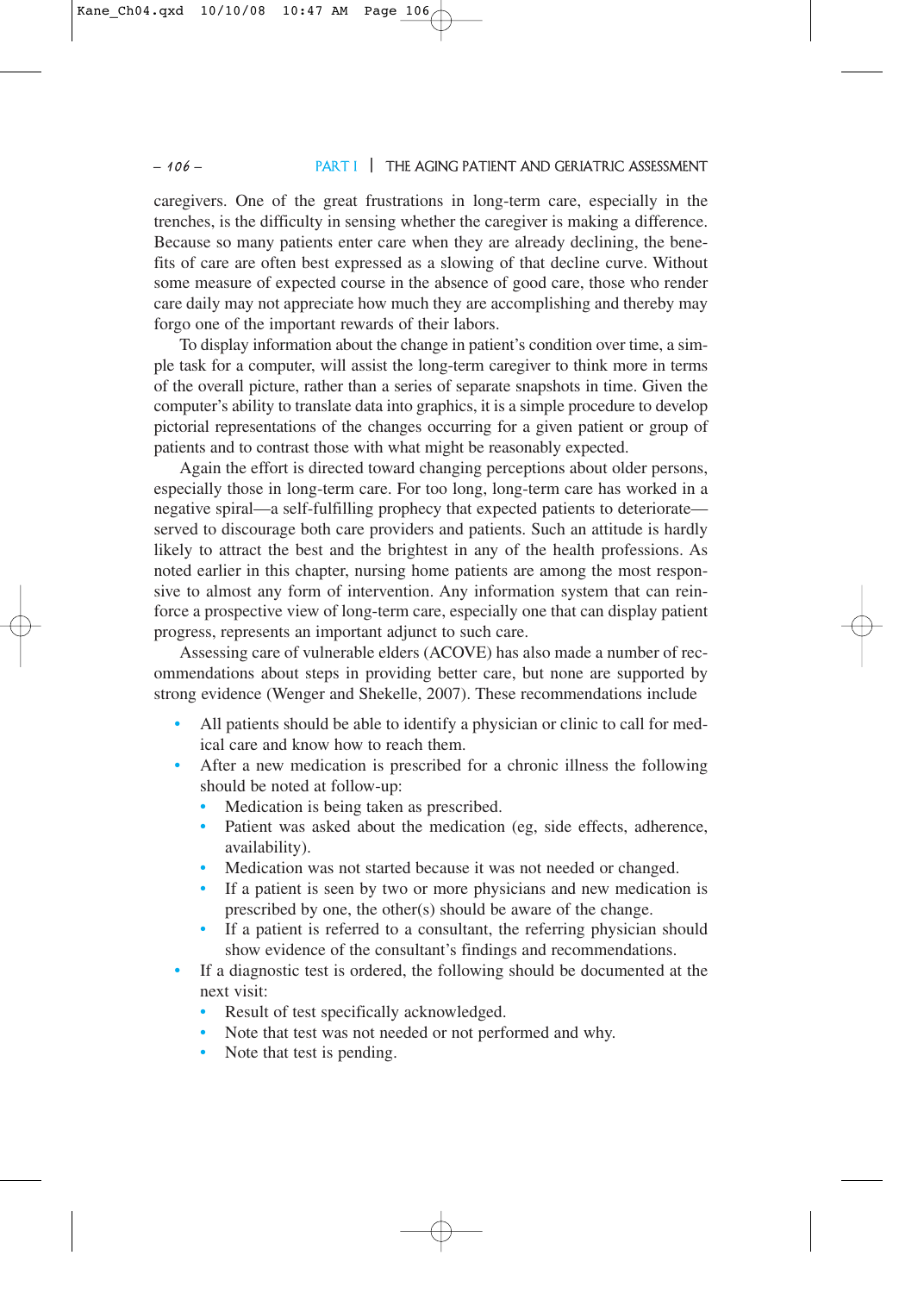#### CHAPTER 4 CHRONIC DISEASE MANAGEMENT *– 107 –*

- If a patient misses a scheduled preventive visit there should be a reminder.
- When patients are seen in an emergency department (ED) or admitted to hospital, the continuity physician should be notified within 2 days.
- Patients discharged from hospital and who survive 6 weeks should have some contact with their continuity physician who should be aware of the hospitalization.
- When patient is discharged to home from hospital and receives new chronic disease medication, the continuity physician should document the change in medication within 6 weeks.
- When patient is discharged to home or to a nursing home from hospital and tests are pending, the results should be available within 6 weeks.
- When patient is discharged to home or to a nursing home from hospital, there should be a discharge summary in the continuity physician's records.
- If a patient does not speak English, the interpreter or translated materials should be used.

# **SUMMARY**

In many respects, geriatrics is the epitome of chronic disease care. New paradigms are needed, which recognize the changing role of patients their own care, the need to think differently about the payoff horizons for investments in care, and the tracking of the course of disease to identify when intervention is needed. With geriatrics and chronic disease in general, the benefits of good care may be hard to discern, because they represent a slowing of decline. This effect is invisible unless there is some basis for forming an expected clinical course against which to compare the actual course.

Physicians caring for older patients need to think in prospective terms. They will enjoy their practices more if they can learn to set reasonable goals for patients, to record progress toward these goals, and to use the failure to achieve progress as an important clinical sign of the need for reevaluation.

# *References*

- Beck A, Scott J, Williams P, et al. A randomized trial of group outpatient visits for chronically ill older HMO members: the cooperative health care clinic. *J Am Geriatr Soc.* 1997;45:543-549.
- Boult C, Dowd B, McCaffrey D, et al. Screening elders for risk of hospital admission. *J Am Geriatr Soc.* 1993;41:811-817.
- Clark F, Azen SP, Zemke R, et al. Occupational therapy for independent-living older adults: a randomized controlled trial. *JAMA.* 1997;278:1321-1326.